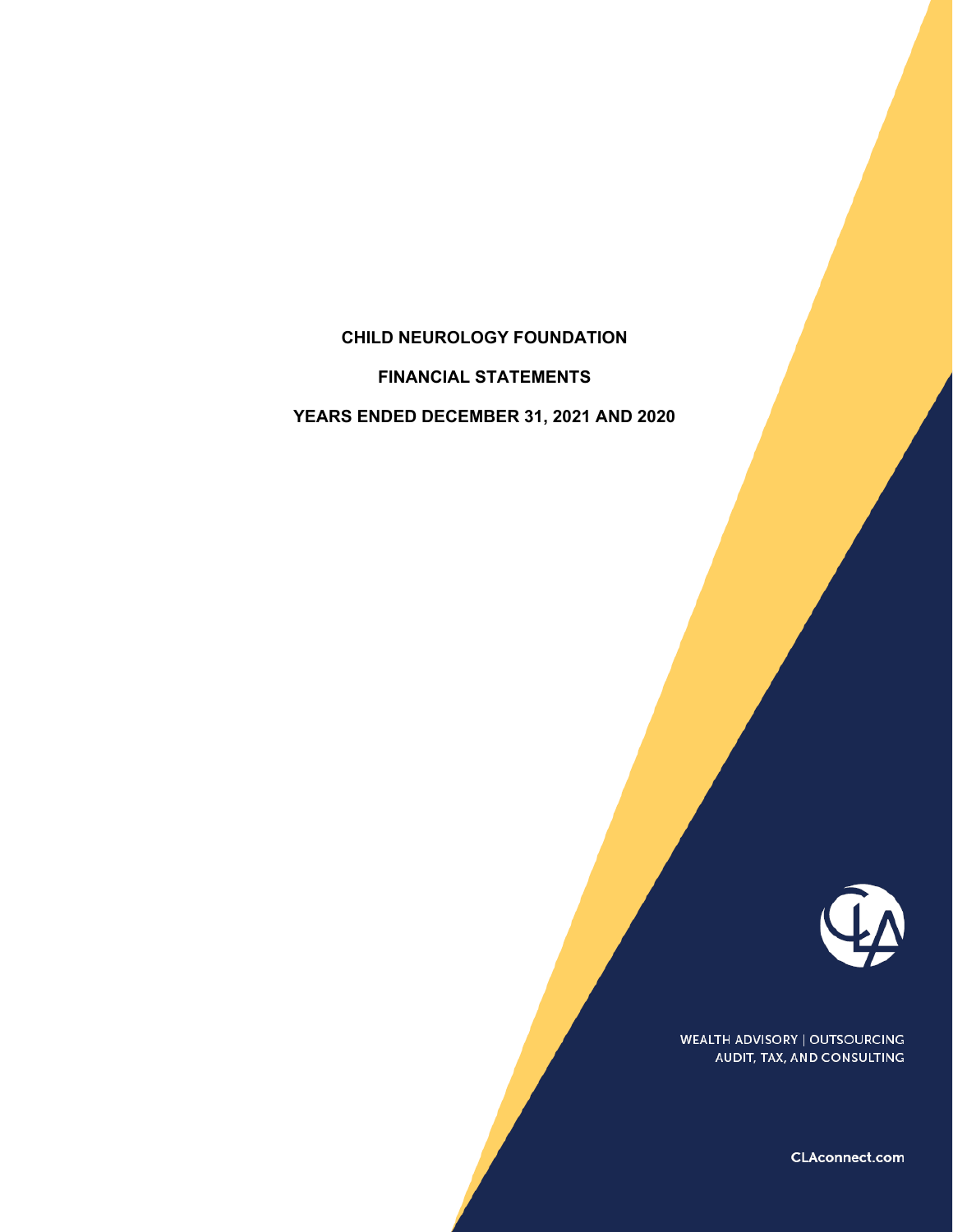### **CHILD NEUROLOGY FOUNDATION TABLE OF CONTENTS YEARS ENDED DECEMBER 31, 2021 AND 2020**

| <b>INDEPENDENT AUDITORS' REPORT</b>      |   |
|------------------------------------------|---|
| <b>FINANCIAL STATEMENTS</b>              |   |
| <b>STATEMENTS OF FINANCIAL POSITION</b>  | 3 |
| <b>STATEMENTS OF ACTIVITIES</b>          | 4 |
| <b>STATEMENTS OF FUNCTIONAL EXPENSES</b> | 6 |
| <b>STATEMENTS OF CASH FLOWS</b>          | 8 |
| <b>NOTES TO FINANCIAL STATEMENTS</b>     | 9 |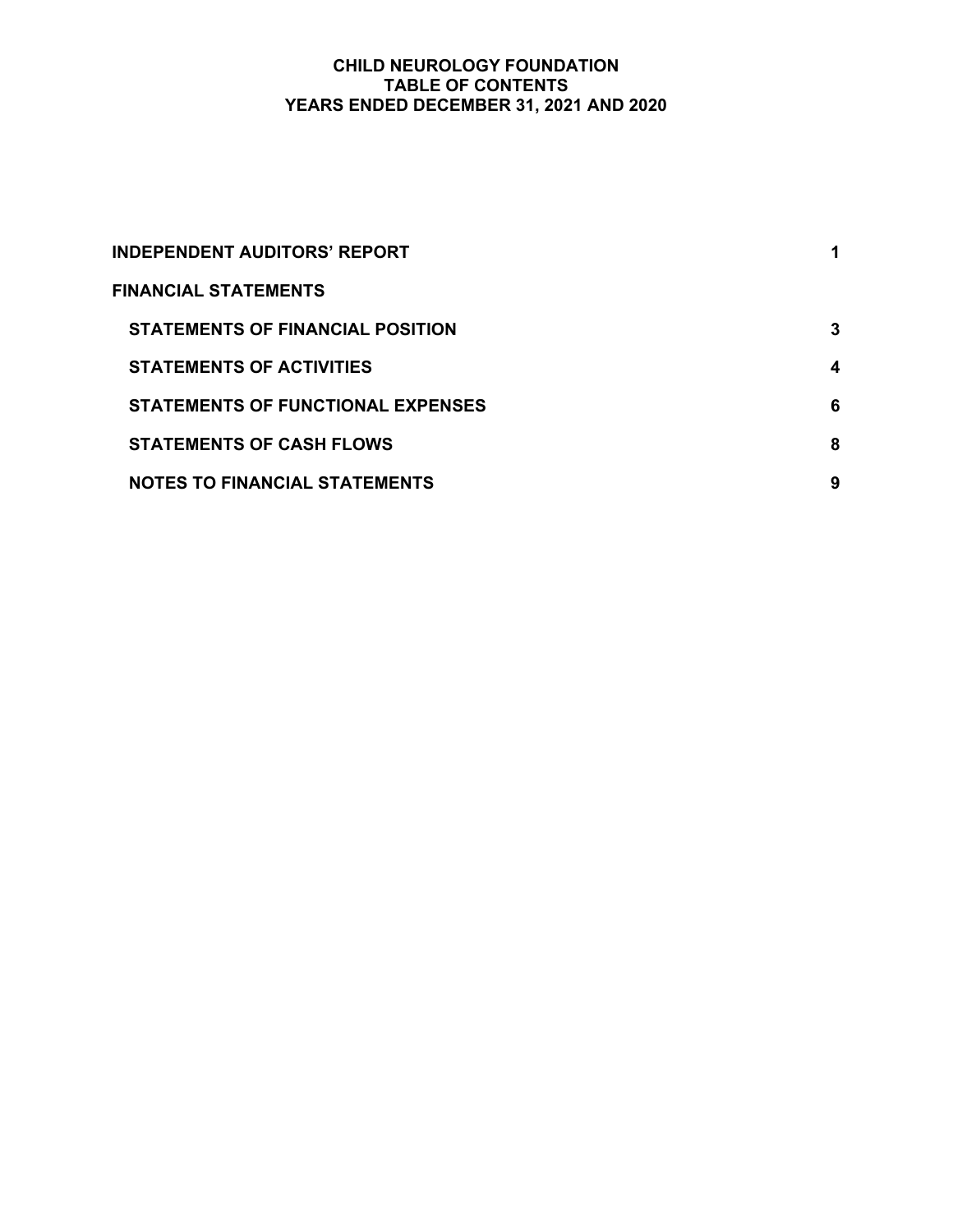

**CliftonLarsonAllen LLP CLAconnect.com** 

# **INDEPENDENT AUDITORS' REPORT**

Board of Directors Child Neurology Foundation Lexington, Kentucky

### **Report on the Audit of the Financial Statements**

### *Opinion*

We have audited the accompanying financial statements of Child Neurology Foundation (the Foundation) which comprise the statements of financial position as of December 31, 2021 and 2020, and the related statements of activities, functional expenses, and cash flows for the years then ended, and the related notes to the financial statements.

In our opinion, the financial statements referred to above present fairly, in all material respects, the financial position of Child Neurology Foundation as of December 31, 2021 and 2020, and the results of its operations and its cash flows for the years then ended in accordance with accounting principles generally accepted in the United States of America.

### *Basis for Opinion*

We conducted our audits in accordance with auditing standards generally accepted in the United States of America (GAAS). Our responsibilities under those standards are further described in the Auditors' Responsibilities for the Audit of the Financial Statements section of our report. We are required to be independent of Child Neurology Foundation and to meet our other ethical responsibilities in accordance with the relevant ethical requirements relating to our audits. We believe that the audit evidence we have obtained is sufficient and appropriate to provide a basis for our audit opinion.

### *Change in Accounting Principle*

As discussed in Note 1 to the financial statements, in 2021 the Foundation adopted new accounting guidance for leases. The guidance requires lessees to recognize a right-of-use asset and corresponding liability for all operating and finance leases with lease terms greater than one year. Our opinion is not modified with respect to this matter.

### *Responsibilities of Management for the Financial Statements*

Management is responsible for the preparation and fair presentation of the financial statements in accordance with accounting principles generally accepted in the United States of America, and for the design, implementation, and maintenance of internal control relevant to the preparation and fair presentation of financial statements that are free from material misstatement, whether due to fraud or error.



CLA is an independent member of Nexia International, a leading, global network of independent accounting and consulting firms. See nexia.com/member-firm-disclaimer for details.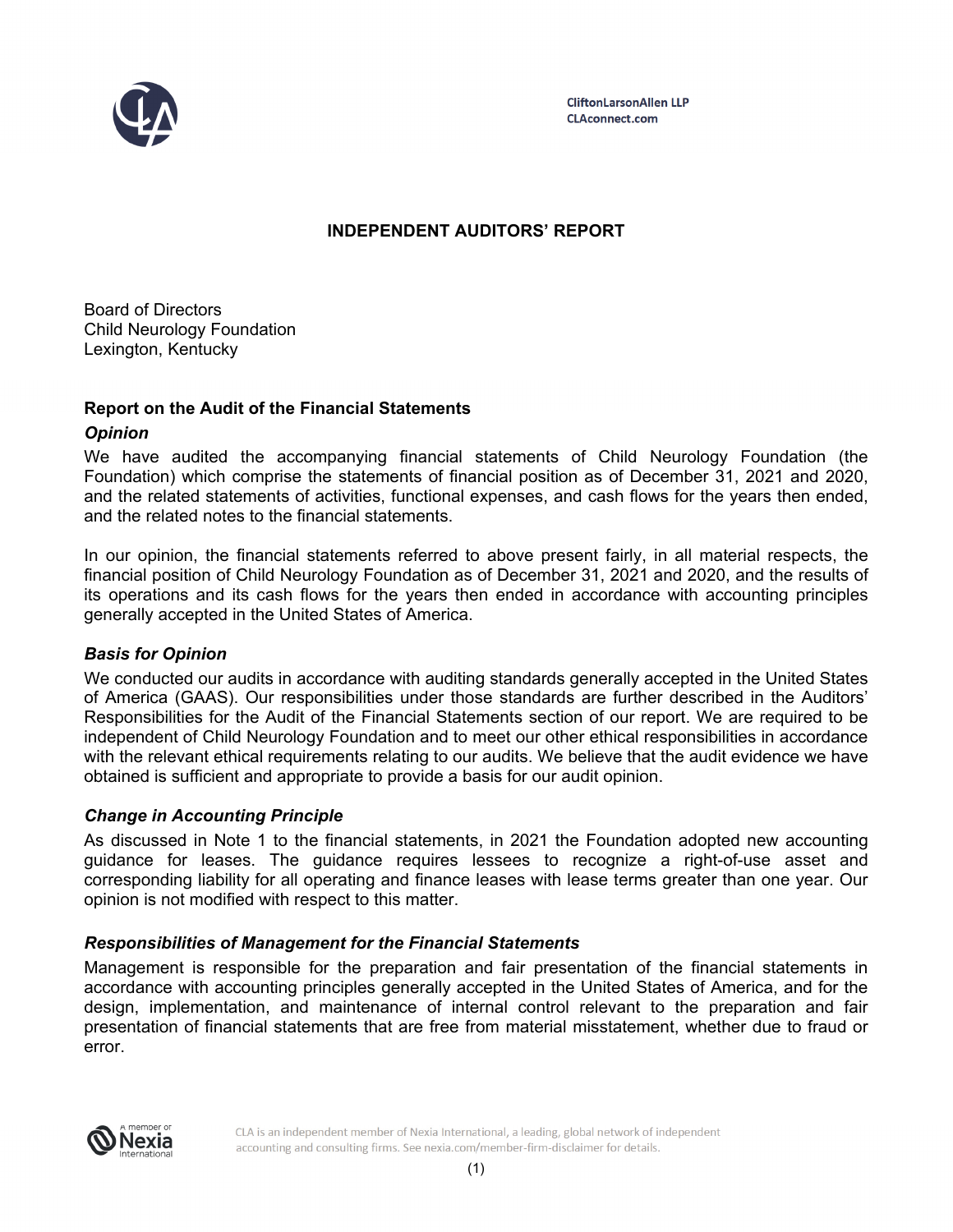# *Responsibilities of Management for the Financial Statements (Continued)*

In preparing the financial statements, management is required to evaluate whether there are conditions or events, considered in the aggregate, that raise substantial doubt about Child Neurology Foundation's ability to continue as a going concern for one year after the date the financial statements are available to be issued.

# *Auditors' Responsibilities for the Audit of the Financial Statements*

Our objectives are to obtain reasonable assurance about whether the financial statements as a whole are free from material misstatement, whether due to fraud or error, and to issue an auditors' report that includes our opinion. Reasonable assurance is a high level of assurance but is not absolute assurance and therefore is not a guarantee that an audit conducted in accordance with GAAS will always detect a material misstatement when it exists. The risk of not detecting a material misstatement resulting from fraud is higher than for one resulting from error, as fraud may involve collusion, forgery, intentional omissions, misrepresentations, or the override of internal control. Misstatements are considered material if there is a substantial likelihood that, individually or in the aggregate, they would influence the judgment made by a reasonable user based on the financial statements.

In performing an audit in accordance with GAAS, we:

- Exercise professional judgment and maintain professional skepticism throughout the audit.
- Identify and assess the risks of material misstatement of the financial statements, whether due to fraud or error, and design and perform audit procedures responsive to those risks. Such procedures include examining, on a test basis, evidence regarding the amounts and disclosures in the financial statements.
- Obtain an understanding of internal control relevant to the audit in order to design audit procedures that are appropriate in the circumstances, but not for the purpose of expressing an opinion on the effectiveness of Child Neurology Foundation's internal control. Accordingly, no such opinion is expressed.
- Evaluate the appropriateness of accounting policies used and the reasonableness of significant accounting estimates made by management, as well as evaluate the overall presentation of the financial statements.
- Conclude whether, in our judgment, there are conditions or events, considered in the aggregate, that raise substantial doubt about Child Neurology Foundation's ability to continue as a going concern for a reasonable period of time.

We are required to communicate with those charged with governance regarding, among other matters, the planned scope and timing of the audit, significant audit findings, and certain internal control related matters that we identified during the audit.

Viifton Larson Allen LLP

**CliftonLarsonAllen LLP** 

Minneapolis, Minnesota April 19, 2022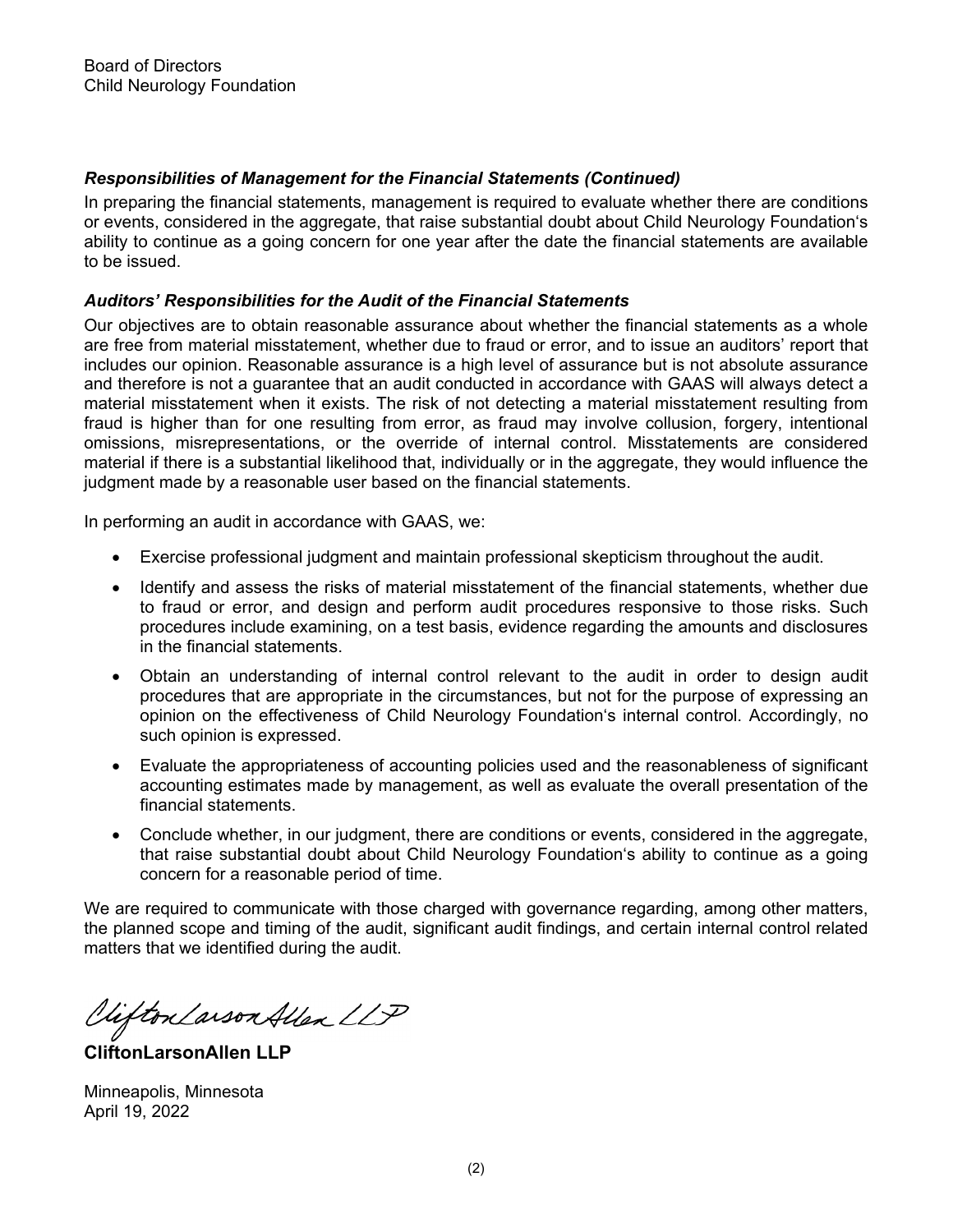### **CHILD NEUROLOGY FOUNDATION STATEMENTS OF FINANCIAL POSITION DECEMBER 31, 2021 AND 2020**

|                                            | 2021              | 2020              |
|--------------------------------------------|-------------------|-------------------|
| <b>ASSETS</b>                              |                   |                   |
| <b>CURRENT ASSETS</b>                      |                   |                   |
| Cash and Cash Equivalents                  | \$<br>1,986,231   | \$<br>2,319,451   |
| Pledges Receivable, Net                    | 1,298,043         | 597,474           |
| Investments, Short-Term                    | 389,602           |                   |
| <b>Prepaid Expenses</b>                    | 31,401            | 18,525            |
| <b>Total Current Assets</b>                | 3,705,277         | 2,935,450         |
| <b>LONG-TERM ASSETS</b>                    |                   |                   |
| Pledges Receivable, Net of Current Portion | 625,568           | 884,103           |
| Investments, Endowment                     | 134,075           |                   |
| Funds Held with Others                     |                   | 133,951           |
| Right-of-Use Asset                         | 98,957            |                   |
| Property, Plant, and Equipment, Net        | 19,274            | 36,709            |
| <b>Total Long-Term Assets</b>              | 877,874           | 1,054,763         |
| <b>Total Assets</b>                        | 4,583,151<br>- \$ | 3,990,213<br>- \$ |
| <b>LIABILITIES AND NET ASSETS</b>          |                   |                   |
| <b>CURRENT LIABILITIES</b>                 |                   |                   |
| Accounts Payable and Accrued Liabilities   | \$<br>270,023     | \$<br>204,395     |
| <b>Grants Payable</b>                      | 200,000           | 200,000           |
| Lease Liability, Current Portion           | 34,035            |                   |
| Deferred Revenue                           | 235,000           | 280,000           |
| <b>Total Current Liabilities</b>           | 739,058           | 684,395           |
| <b>LONG-TERM LIABILITIES</b>               |                   |                   |
| Grants Payable, Net of Current Portion     | 99,536            | 99,833            |
| Lease Liability, Net of Current Portion    | 70,486            |                   |
| Note Payable                               | 100,000           |                   |
| <b>Total Long-Term Liabilities</b>         | 270,022           | 99,833            |
| <b>Total Liabilities</b>                   | 1,009,080         | 784,228           |
| <b>NET ASSETS</b>                          |                   |                   |
| <b>Without Donor Restrictions</b>          | 448,077           | 363,712           |
| <b>With Donor Restrictions</b>             | 3,125,994         | 2,842,273         |
| <b>Total Net Assets</b>                    | 3,574,071         | 3,205,985         |
| <b>Total Liabilities and Net Assets</b>    | 4,583,151         | 3,990,213<br>\$   |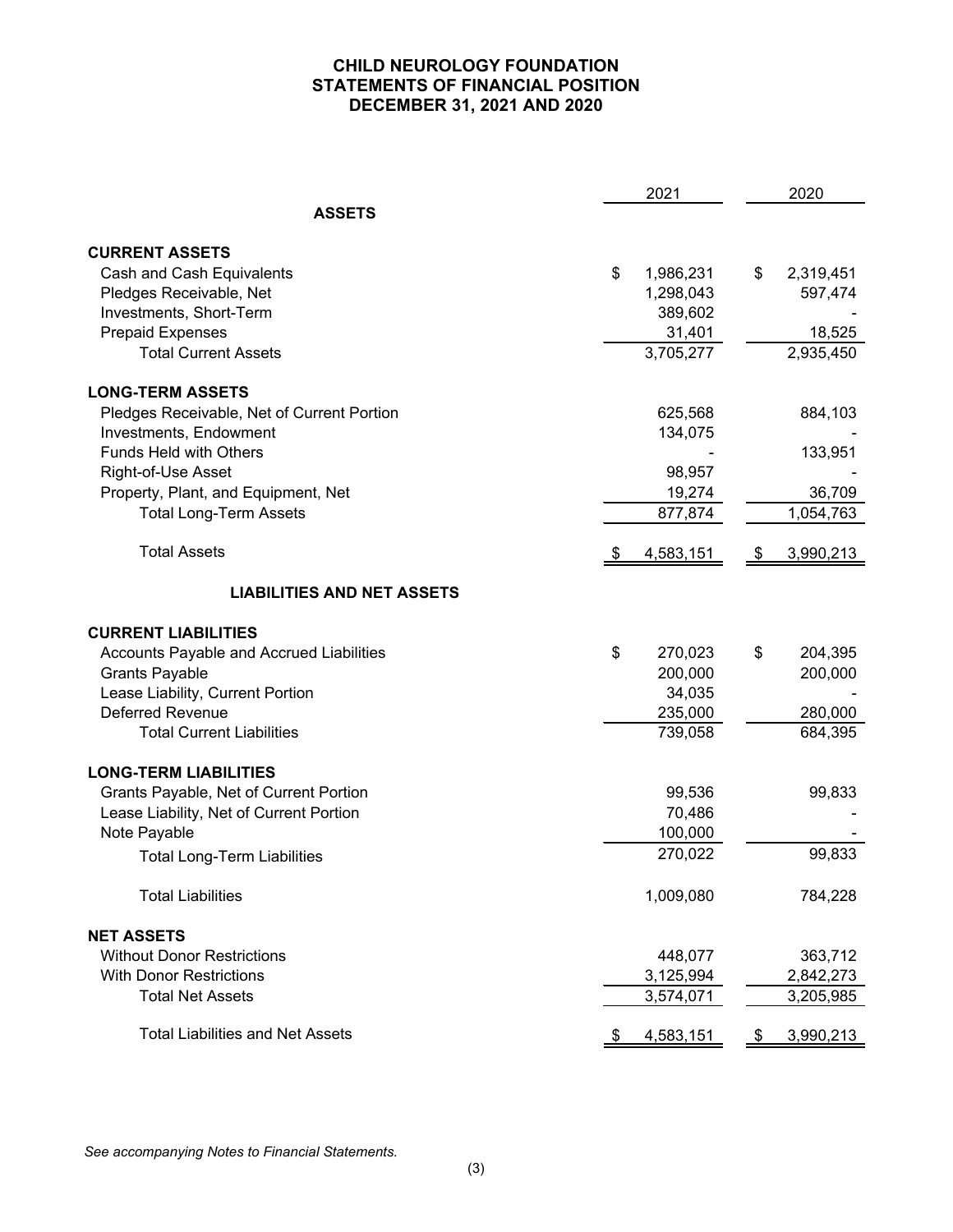### **CHILD NEUROLOGY FOUNDATION STATEMENT OF ACTIVITIES YEAR ENDED DECEMBER 31, 2021**

|                                        | <b>Without Donor</b><br>Restrictions |    | <b>With Donor</b><br>Restrictions |    | Total     |
|----------------------------------------|--------------------------------------|----|-----------------------------------|----|-----------|
| <b>SUPPORT AND REVENUE</b>             |                                      |    |                                   |    |           |
| Contributions                          | \$<br>604,485                        | \$ | 2,326,376                         | \$ | 2,930,861 |
| <b>Membership Fees</b>                 | 608,333                              |    |                                   |    | 608,333   |
| <b>Other Revenue</b>                   | 1,750                                |    |                                   |    | 1,750     |
| Investment Income                      | 12,301                               |    | 4,974                             |    | 17,275    |
| Net Assets Released from Restriction   | 2,047,629                            |    | (2,047,629)                       |    |           |
| <b>Total Support and Revenue</b>       | 3,274,498                            |    | 283,721                           |    | 3,558,219 |
| <b>EXPENSES</b>                        |                                      |    |                                   |    |           |
| Program Services:                      |                                      |    |                                   |    |           |
| <b>Community Education and Support</b> | 1,873,086                            |    |                                   |    | 1,873,086 |
| <b>Research Grants</b>                 | 216,453                              |    |                                   |    | 216,453   |
| <b>Total Program Services</b>          | 2,089,539                            |    |                                   |    | 2,089,539 |
| <b>Management and General</b>          | 836,269                              |    |                                   |    | 836,269   |
| Fundraising                            | 264,325                              |    |                                   |    | 264,325   |
| <b>Total Expenses</b>                  | 3,190,133                            |    |                                   |    | 3,190,133 |
| <b>CHANGE IN NET ASSETS</b>            | 84,365                               |    | 283,721                           |    | 368,086   |
| Net Assets - Beginning of Year         | 363,712                              |    | 2,842,273                         |    | 3,205,985 |
| <b>NET ASSETS - END OF YEAR</b>        | \$<br>448,077                        | \$ | 3,125,994                         | S. | 3,574,071 |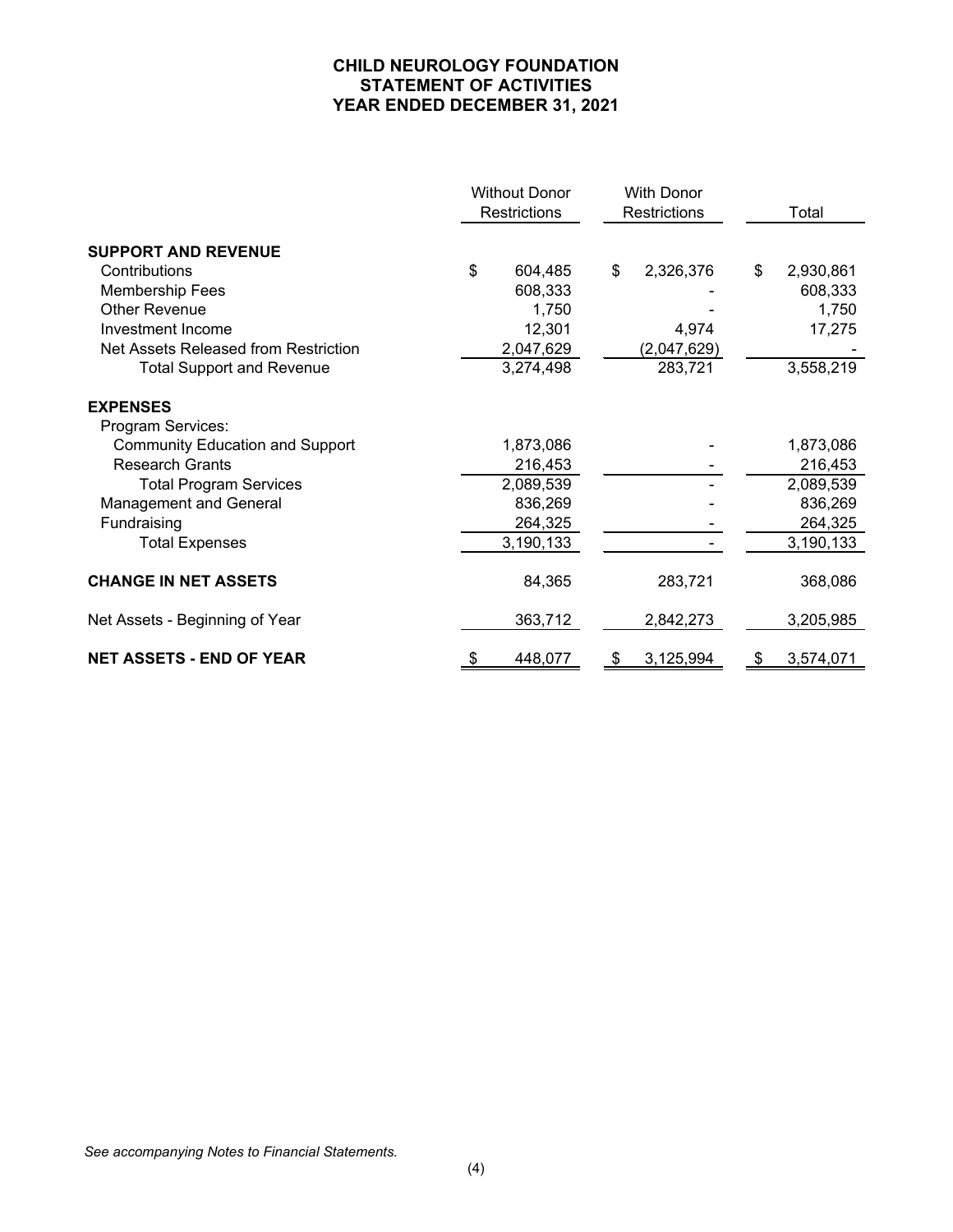### **CHILD NEUROLOGY FOUNDATION STATEMENT OF ACTIVITIES YEAR ENDED DECEMBER 31, 2020**

|                                        | <b>Without Donor</b><br><b>Restrictions</b> |    | <b>With Donor</b><br>Restrictions |    | Total     |
|----------------------------------------|---------------------------------------------|----|-----------------------------------|----|-----------|
| <b>SUPPORT AND REVENUE</b>             |                                             |    |                                   |    |           |
| Contributions                          | \$<br>147,047                               | \$ | 2,837,771                         | \$ | 2,984,818 |
| Membership Fees                        | 555,000                                     |    |                                   |    | 555,000   |
| <b>Other Revenue</b>                   | 2,250                                       |    |                                   |    | 2,250     |
| Investment Income                      | 7,985                                       |    | 8,784                             |    | 16,769    |
| Net Assets Released from Restriction   | 2,209,376                                   |    | (2,209,376)                       |    |           |
| <b>Total Support and Revenue</b>       | 2,921,658                                   |    | 637,179                           |    | 3,558,837 |
| <b>EXPENSES</b>                        |                                             |    |                                   |    |           |
| Program Services:                      |                                             |    |                                   |    |           |
| <b>Community Education and Support</b> | 1,602,154                                   |    |                                   |    | 1,602,154 |
| <b>Research Grants</b>                 | 205,943                                     |    |                                   |    | 205,943   |
| <b>Total Program Services</b>          | 1,808,097                                   |    |                                   |    | 1,808,097 |
| <b>Management and General</b>          | 791,957                                     |    |                                   |    | 791,957   |
| Fundraising                            | 210,018                                     |    |                                   |    | 210,018   |
| <b>Total Expenses</b>                  | 2,810,072                                   |    |                                   |    | 2,810,072 |
| <b>CHANGE IN NET ASSETS</b>            | 111,586                                     |    | 637,179                           |    | 748,765   |
| Net Assets - Beginning of Year         | 252,126                                     |    | 2,205,094                         |    | 2,457,220 |
| <b>NET ASSETS - END OF YEAR</b>        | \$<br>363,712                               | \$ | 2,842,273                         | \$ | 3,205,985 |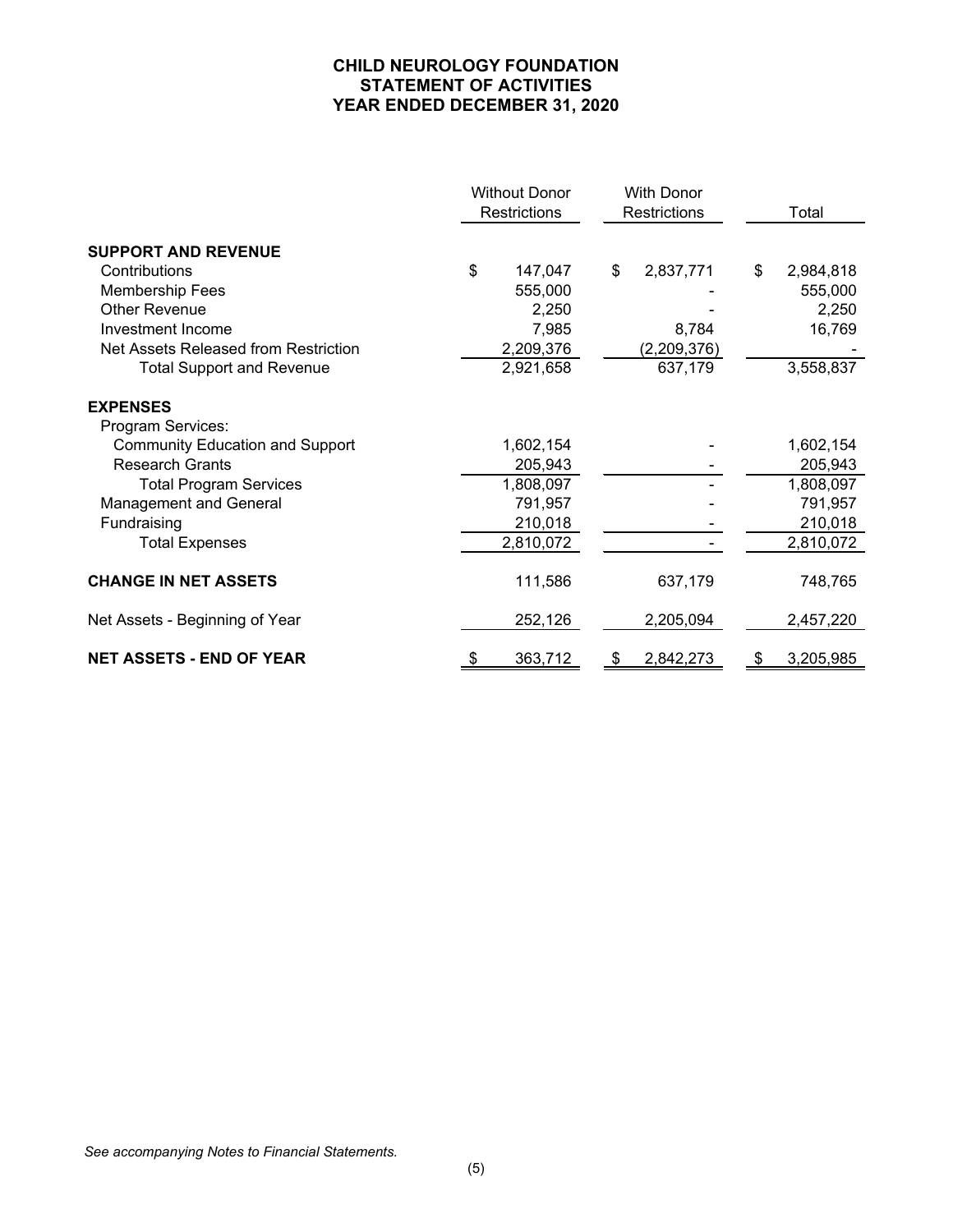#### **CHILD NEUROLOGY FOUNDATION STATEMENT OF FUNCTIONAL EXPENSES YEAR ENDED DECEMBER 31, 2021**

|                                  | Community                |                    | Total               |                           |               | Total            |  |
|----------------------------------|--------------------------|--------------------|---------------------|---------------------------|---------------|------------------|--|
|                                  | Education and<br>Support | Research<br>Grants | Program<br>Services | Management<br>and General | Fundraising   | Functional       |  |
| <b>EXPENSES</b>                  |                          |                    |                     |                           |               | <b>Expenses</b>  |  |
| <b>Personnel Costs</b>           | \$<br>613,919            | \$<br>10,146       | \$<br>624,065       | \$<br>597,566             | \$<br>130,234 | \$<br>1,351,865  |  |
| <b>Rent and Utilities</b>        | 22,898                   | 363                | 23,261              | 14,458                    | 2,775         | 40,494           |  |
| Grants                           | 129,000                  | 203,203            | 332,203             |                           |               | 332,203          |  |
| <b>Meetings and Travel</b>       | 7,054                    |                    | 7,054               | 6,058                     | 7,717         | 20,829           |  |
| <b>Professional Fees</b>         | 1,002,495                | 2,170              | 1,004,665           | 154,690                   | 115,495       | 1,274,850        |  |
| Postage                          | 5,680                    | 86                 | 5,766               | 1,487                     | 201           | 7,454            |  |
| <b>Printing and Publications</b> |                          |                    |                     | 709                       |               | 709              |  |
| Dues and Memberships             | 800                      |                    | 800                 | 2,404                     | 500           | 3,704            |  |
| Management Fee                   | 8,186                    | 163                | 8,349               | 2,533                     | 1,203         | 12,085           |  |
| Depreciation                     |                          |                    |                     | 17,435                    |               | 17,435           |  |
| Technology and IT Support        | 82,651                   | 322                | 82,973              | 15,676                    | 4,765         | 103,414          |  |
| Office Supplies and Other        | 403                      |                    | 403                 | 23,253                    | 1,435         | 25,091           |  |
| <b>Total Expenses</b>            | 1,873,086                | 216,453            | 2,089,539<br>\$     | 836,269                   | 264,325       | 3,190,133<br>\$. |  |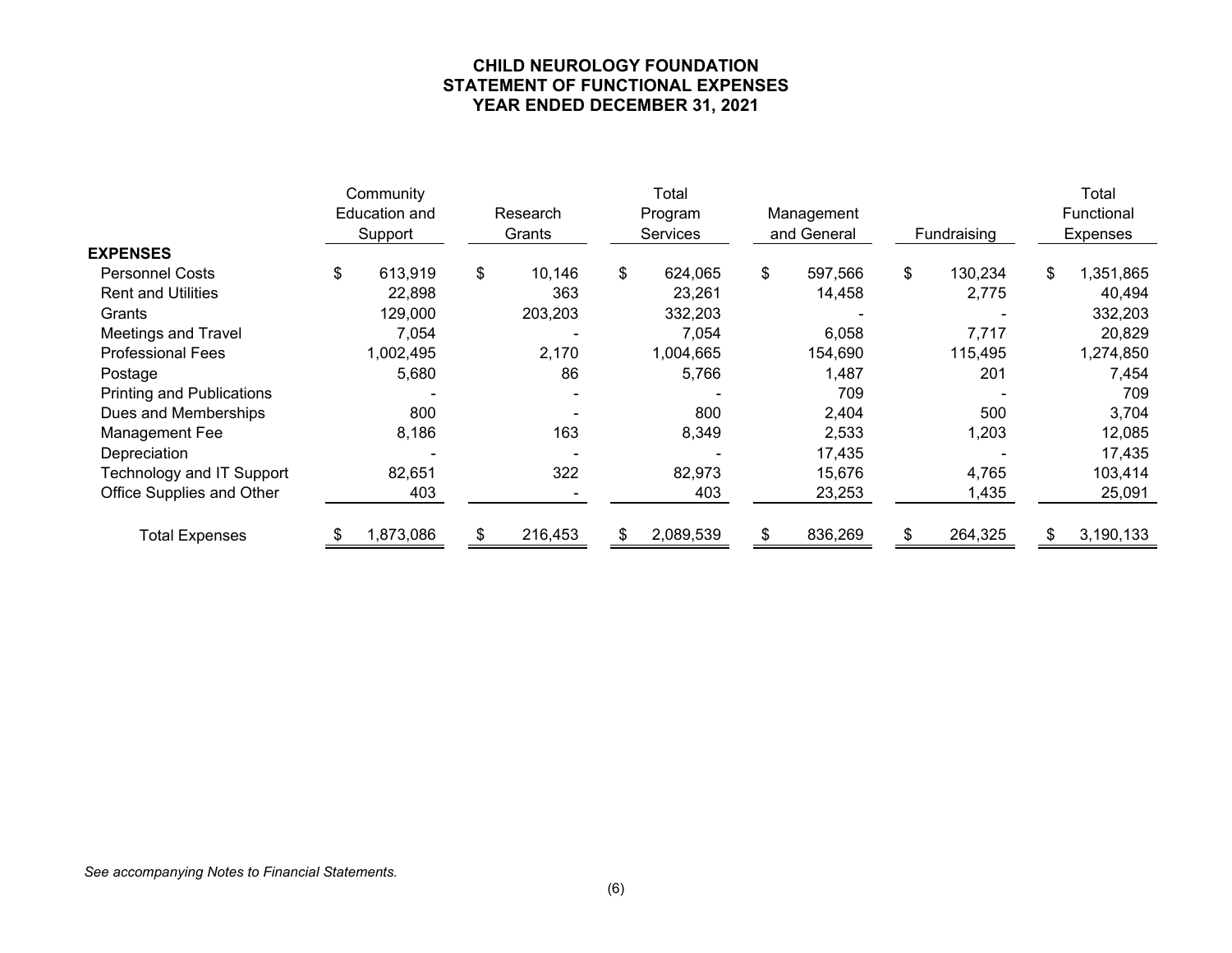#### **CHILD NEUROLOGY FOUNDATION STATEMENT OF FUNCTIONAL EXPENSES YEAR ENDED DECEMBER 31, 2020**

|                                  | Community<br>Education and |    | Research |          | Total<br>Program |             | Management |             |         |                 | Total<br>Functional |
|----------------------------------|----------------------------|----|----------|----------|------------------|-------------|------------|-------------|---------|-----------------|---------------------|
|                                  | Support<br>Grants          |    |          | Services |                  | and General |            | Fundraising |         | <b>Expenses</b> |                     |
| <b>EXPENSES</b>                  |                            |    |          |          |                  |             |            |             |         |                 |                     |
| <b>Personnel Costs</b>           | \$<br>312,215              | \$ | 3,227    | \$       | 315,442          | \$          | 536,521    | \$          | 65,928  | \$              | 917,891             |
| <b>Rent and Utilities</b>        | 14,453                     |    | 174      |          | 14,627           |             | 15,913     |             | 3,257   |                 | 33,797              |
| Grants                           | 299,500                    |    | 201,686  |          | 501,186          |             |            |             |         |                 | 501,186             |
| <b>Meetings and Travel</b>       | 10,495                     |    |          |          | 10,495           |             | 12,699     |             | 1,027   |                 | 24,221              |
| <b>Professional Fees</b>         | 932,232                    |    | 470      |          | 932,702          |             | 138,066    |             | 127,940 |                 | 1,198,708           |
| Postage                          | 28                         |    | 53       |          | 81               |             | 2,427      |             | 195     |                 | 2,703               |
| <b>Printing and Publications</b> | 784                        |    |          |          | 784              |             | 1,415      |             | 112     |                 | 2,311               |
| Dues and Memberships             | 768                        |    |          |          | 768              |             | 1,461      |             |         |                 | 2,229               |
| Management Fee                   | 27,557                     |    | 333      |          | 27,890           |             | 46,195     |             | 5,908   |                 | 79,993              |
| Depreciation                     |                            |    |          |          |                  |             | 14,430     |             |         |                 | 14,430              |
| Technology and IT Support        | 4,083                      |    |          |          | 4,083            |             | 11,738     |             | 4,290   |                 | 20,111              |
| Office Supplies and Other        | 39                         |    |          |          | 39               |             | 11,092     |             | 1,361   |                 | 12,492              |
| <b>Total Expenses</b>            | 1,602,154                  |    | 205,943  | \$       | 1,808,097        |             | 791,957    |             | 210,018 | \$              | 2,810,072           |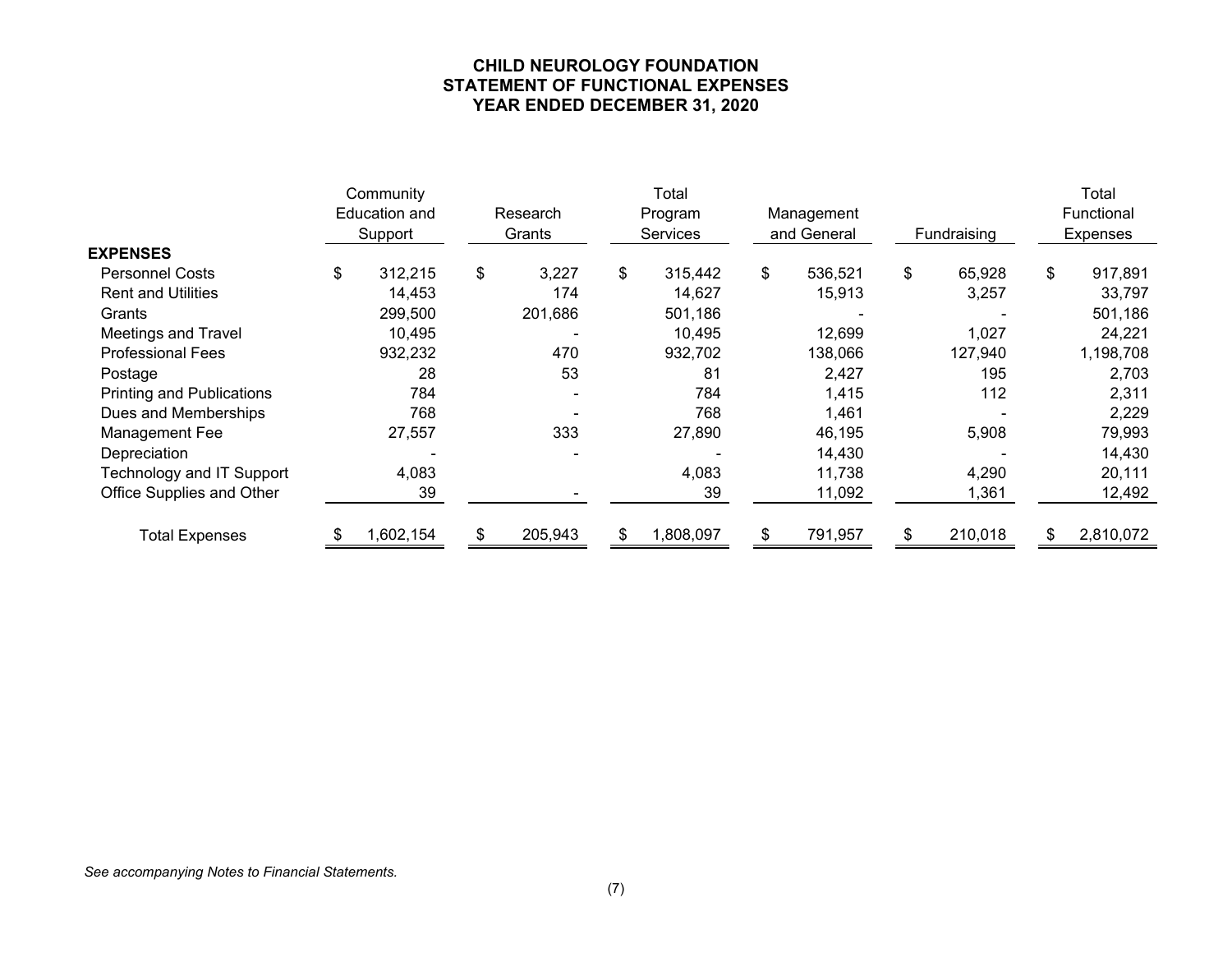### **CHILD NEUROLOGY FOUNDATION STATEMENTS OF CASH FLOWS YEARS ENDED DECEMBER 31, 2021 AND 2020**

|                                                         | 2021            | 2020            |
|---------------------------------------------------------|-----------------|-----------------|
| <b>CASH FLOWS FROM OPERATING ACTIVITIES</b>             |                 |                 |
| Change in Net Assets                                    | \$<br>368,086   | \$<br>748,765   |
| Adjustments to Reconcile Change in Net Assets to        |                 |                 |
| Net Cash Provided by Operating Activities:              |                 |                 |
| Depreciation                                            | 17,435          | 14,430          |
| Change in Funds Held With Others                        |                 | (3,934)         |
| Right-of-Use Asset Obtained in Exchange for Operating   |                 |                 |
| Lease Liability                                         | (104, 516)      |                 |
| Amortization of Right-of-Use Asset                      | 5,559           |                 |
| Realized and Unrealized Gain on Investments             | (6, 251)        |                 |
| Effects of Changes in Operating Assets and Liabilities: |                 |                 |
| <b>Contributions Receivable</b>                         | (442, 034)      | (130, 348)      |
| <b>Prepaid Expenses and Other Assets</b>                | (12, 876)       | (16, 343)       |
| Accounts Payable and Accrued Expenses                   | 65,628          | 19,568          |
| <b>Grants Payable</b>                                   | (297)           | 1,686           |
| Lease Liability                                         | 104,521         |                 |
| <b>Deferred Revenue</b>                                 | (45,000)        | 195,000         |
| Net Cash Provided (Used) by Operating Activities        | (49, 745)       | 828,824         |
| <b>CASH FLOWS FROM INVESTING ACTIVITIES</b>             |                 |                 |
| Purchase of Property and Equipment                      |                 | (24,093)        |
| Purchase of Investments                                 | (462, 612)      |                 |
| Proceeds from Sale of Investments                       | 79,137          |                 |
| Net Cash Used by Investing Activities                   | (383, 475)      | (24,093)        |
| <b>CASH FLOWS FROM FINANCING ACTIVITIES</b>             |                 |                 |
| Proceeds from Note Payable                              | 100,000         |                 |
| <b>NET CHANGE IN CASH AND CASH EQUIVALENTS</b>          | (333, 220)      | 804,731         |
| Cash and Cash Equivalents - Beginning of Year           | 2,319,451       | 1,514,720       |
| CASH AND CASH EQUIVALENTS - END OF YEAR                 | \$<br>1,986,231 | \$<br>2,319,451 |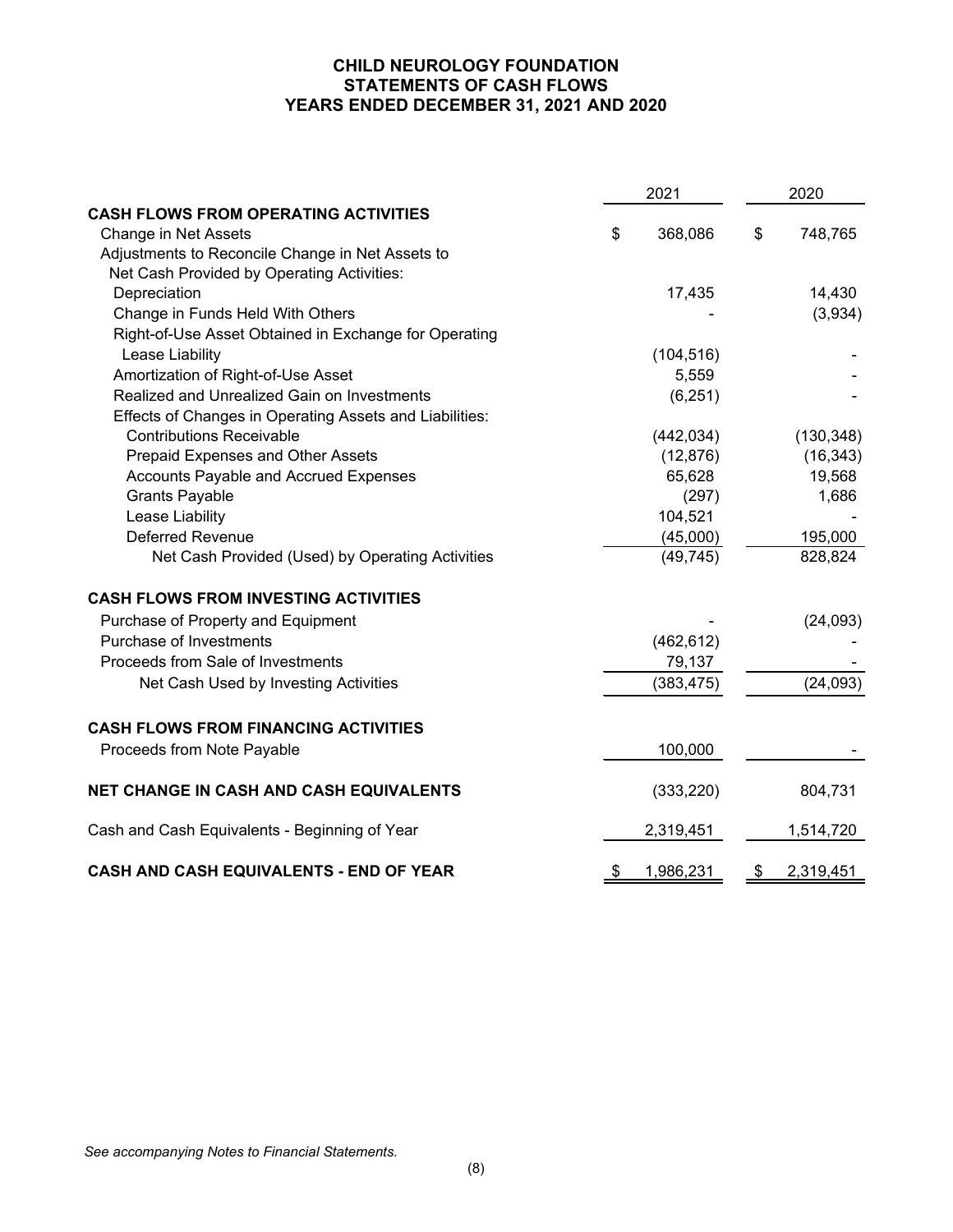### **NOTE 1 SUMMARY OF SIGNIFICANT ACCOUNTING POLICIES**

#### **Nature of Organization**

The Child Neurology Foundation (the Foundation), a nonprofit corporation, is established to serve as a collaborative center of education, resources, and support for children and their families living with neurologic conditions and facilitate connection with medical professionals who care for them.

The Foundation's board of directors has established programmatic priorities in the following areas, including transition of care, peer support, disease education and awareness, collaborative models of advocacy, grants and scholarships, and improving communication between health care provider and patients/caregivers.

### **Financial Statement Presentation**

Net assets, support, revenue, expenses, gains, and losses are classified based on donorimposed restrictions. Accordingly, net assets of the Foundation and changes therein are classified and reported as follows:

*Without Donor Restrictions* – Resources over which the board of directors has discretionary control.

*With Donor Restrictions* – Those resources subject to donor-imposed restrictions which will be satisfied by actions of the Foundation, the passage of time or require that they be maintained in perpetuity by the Foundation; generally, the donor of these assets permits the Foundation to use all or part of the income earned and capital gains, if any, on related investments for general or specific purposes.

#### **Cash and Cash Equivalents**

The Foundation considers all highly liquid debt instruments with original maturities of 12 months or less to be cash equivalents. The Foundation maintains cash in bank accounts which, at times, may exceed federally insured limits. The Foundation has not experienced any losses in such accounts.

#### **Pledges Receivables**

Pledges receivables that are expected to be collected within one year are recorded at their net realizable value. Pledges that are expected to be collected in future years are recorded at the present value of the amount expected to be collected. Accordingly, the Foundation accounts for uncollectible accounts by the reserve method, which is based on management's judgment considering historical information. At December 31, 2021 and 2020, the allowance was \$-0-. Long-term pledge receivables are recorded net of discounts of \$9,432 and \$49,397 as of December 31, 2021 and 2020, respectively.

#### **Property and Equipment**

Property and equipment costing more than \$1,000 are capitalized at original cost. Additions, improvements, or major renewals are capitalized. Any gains or losses on property and equipment retirements are reflected in the current year operations.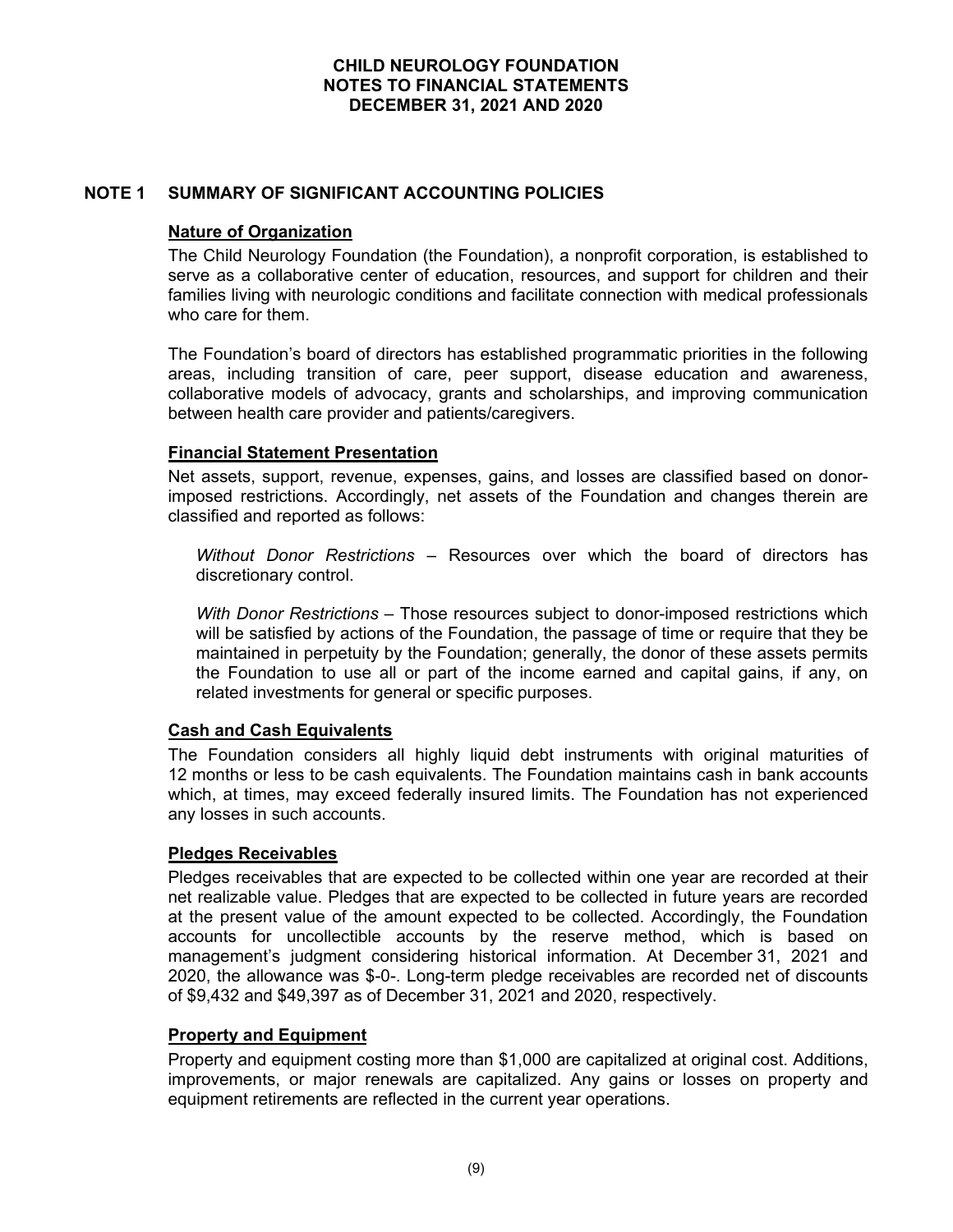### **NOTE 1 SUMMARY OF SIGNIFICANT ACCOUNTING POLICIES (CONTINUED)**

#### **Property and Equipment (Continued)**

Depreciation expense is computed using the straight-line method at rates based on estimated service lives as follows:

| Software and Computer Equipment | 3 Years |
|---------------------------------|---------|
| Portable Conference Booth       | 5 Years |
| Furniture                       | 7 Years |

### **Funds Held With Others**

Funds held with others were made up of endowment investments held at the American Academy of Neurology Institute for purposes of earning long-term investment income. These funds were pooled with the investments at the American Academy of Neurology Institute. The Foundation liquidated their investments held with others in 2021. These investments in marketable securities were recorded at fair value and consist primarily of equity funds and corporate bond funds. Investments in certificates of deposit were recorded at cost. In addition, the investments included two limited partnerships that were diversified funds of hedge funds, reported at the estimated fair value of the Foundation's share of the fund, calculated monthly by the custodian. Investment securities, in general, are exposed to various risks, such as interest rate, credit, and overall market volatility.

#### **Investments**

Investments are made up of short-term operating reserves invested in readily marketable exchange-traded funds and endowment investments for purposes of earning long-term investment income. These investments are recorded at fair value.

### **Leases**

The Foundation leases office space in Lexington, Kentucky. The Foundation determines if an arrangement is a lease at inception. Operating leases are included in operating lease right-of-use (ROU) asset and lease liabilities on the statement of financial position.

ROU assets represent the Foundation's right to use an underlying asset for the lease term and lease liabilities represent the Foundation's obligation to make lease payments arising from the lease. ROU assets and liabilities are recognized at the lease commencement date based on the present value of lease payments over the lease term. As most of leases do not provide an implicit rate, the Foundation uses a risk-free rate based on the information available at commencement date in determining the present value of lease payments. The operating lease ROU asset also includes any lease payments made and excludes lease incentives. The lease terms may include options to extend or terminate the lease when it is reasonably certain that the Foundation will exercise that option. Lease expense for lease payments is recognized on a straight-line basis over the lease term.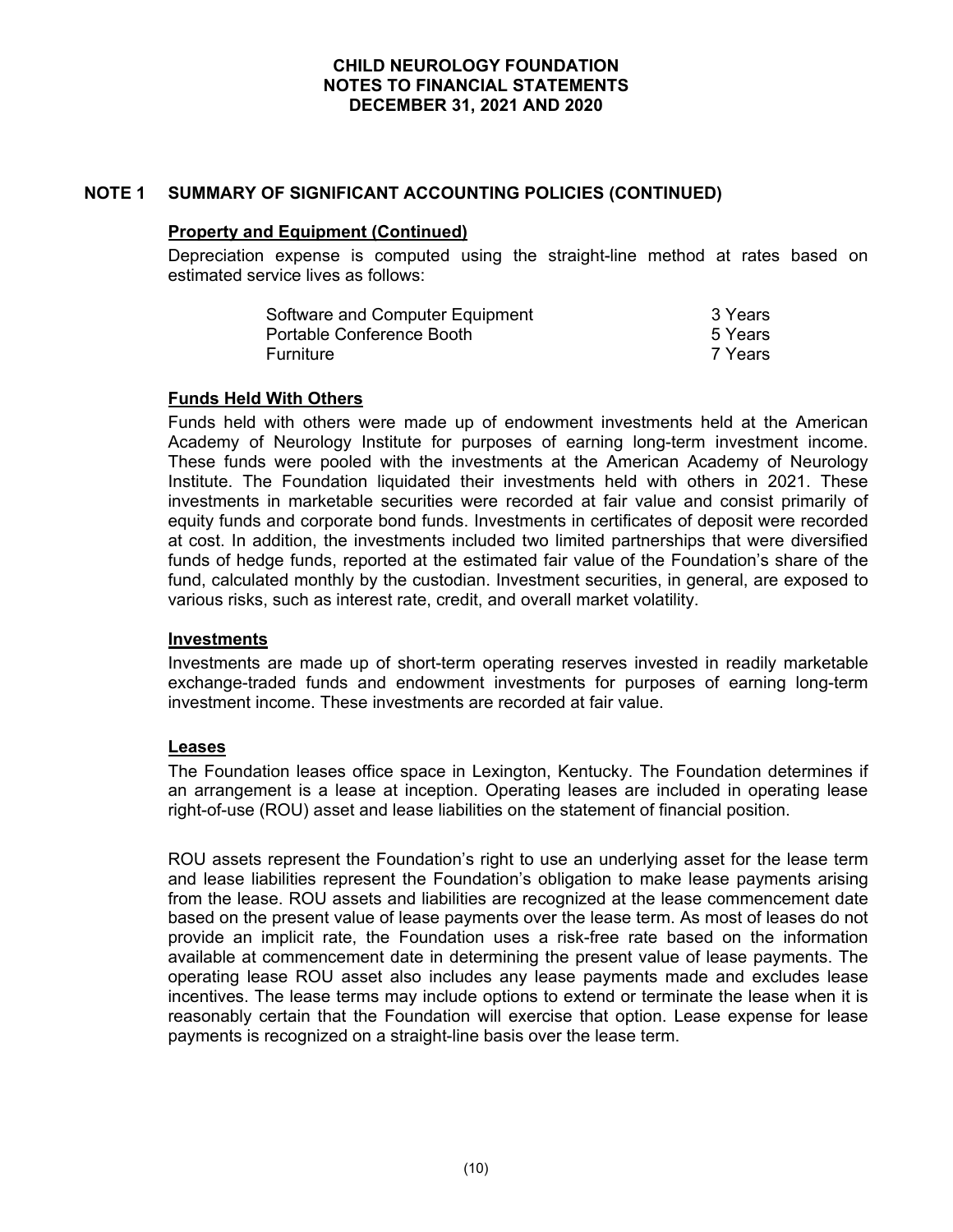### **NOTE 1 SUMMARY OF SIGNIFICANT ACCOUNTING POLICIES (CONTINUED)**

#### **Grants Payable**

Grants payable consist of awards and grants approved for various research projects and fellowships. Grants payable are recorded at the date the awards are approved. Long-term grants payable are discounted based on the year to be paid.

#### **Fair Value Measurement**

The Foundation categorizes its investments measured at fair value into a three-level hierarchy based on the priority of the inputs to the valuation technique used to determine fair value. The fair value hierarchy gives the highest priority to quoted prices in active markets for identical assets or liabilities (Level 1) and the lowest priority to unobservable inputs (Level 3). If the inputs used in the determination of the fair value measurement fall within different levels of the hierarchy, the categorization is based on the lowest level input that is significant to the fair value measurement. Investments valued at fair value are categorized based on the inputs to the valuation techniques as follows:

*Level 1* – Inputs that utilize quoted prices (unadjusted) in active markets for identical assets or liabilities that an entity has the ability to access.

*Level 2* – Inputs that include quoted prices for similar assets and liabilities in active markets and inputs that are observable for the asset or liability, either directly or indirectly, for substantially the full term of the financial instrument. Fair values for these instruments are estimated using pricing models, quoted prices of securities with similar characteristics, or discounted cash flows.

*Level 3* – Inputs that are unobservable inputs for the asset or liability, which are typically based on an entity's own assumptions, as there is little, if any, related market activity.

Subsequent to initial recognition, the Foundation may re-measure the carrying value of assets and liabilities measured on a nonrecurring basis to fair value. Adjustments to fair value usually result when certain assets are impaired. Such assets are written down from their carrying amounts to their fair value.

#### **Contributions**

Grants and contributions received are recorded as support with donor restrictions or without donor restrictions, depending on the existence and/or nature of any donor restrictions. Contributions are recognized at fair value when the donor makes a promise to give to CNF that is, in substance, unconditional. Conditional promises to give – that is, those with a measurable performance or other barrier and a right of return – are recorded when the conditions upon which they depend have been met. Until that time, they are reported on the statement of financial position as a refundable advance.

Grants and contributions that are restricted by the donor are reported as increases in net assets with donor restrictions. When a restriction is satisfied, net assets with donor restrictions are released to net assets without donor restrictions.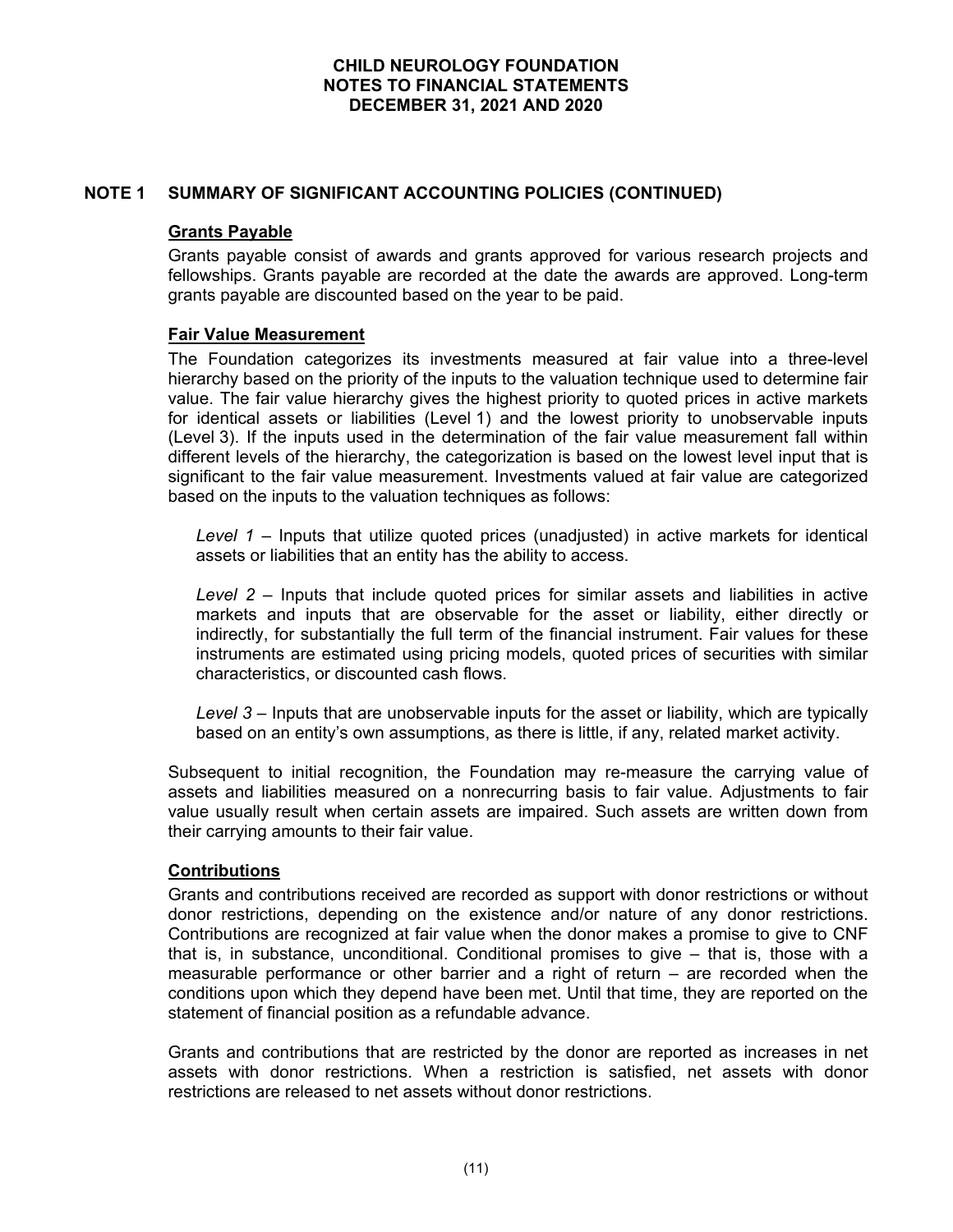### **NOTE 1 SUMMARY OF SIGNIFICANT ACCOUNTING POLICIES (CONTINUED)**

#### **Revenue Recognition**

Membership fees are for benefits received over a calendar year period and are recognized in the period they apply to. Membership fees are considered an exchange transaction and fees received in advance of the membership year are recognized as deferred revenue in the statement of financial position. Revenue for membership fees is recognized over the time, and totaled \$608,333 and \$555,000 at December 31, 2021 **and 2020**, respectively.

#### **Allocation of Expenses**

The Foundation's costs of providing its various services have been classified on a program basis in the statements of activities. Accordingly, certain costs have been allocated among the program and support services benefited. Expenses are charged directly to programs and support services where possible. Remaining expenses are allocated based on actual time spent on programs and support services.

### **Income Taxes**

The Foundation is organized and operates on a nonprofit basis and its tax-exempt status has been recognized by the Internal Revenue Service (IRS) under Section 501(c)(3). The Foundation is classified as an organization which is not private foundations under the Internal Revenue Code (IRC) and charitable contributions by donors are tax deductible. The Foundation is subject to unrelated business income taxes under the IRC for federal and state tax purposes.

The Foundation follows the provisions of the Financial Accounting Standards Board (FASB), which requires that a tax position be recognized or derecognized based on a "more likely than not" threshold. This applies to positions taken or expected to be taken in a tax return. The Foundation does not believe its financial statements include any uncertain tax positions. The Foundation's tax returns are subject to review and examination by federal authorities.

#### **Use of Estimates**

The presentation of financial statements in conformity with accounting principles generally accepted in the United States of America requires management to make estimates and assumptions that affect the reported amounts of assets and liabilities and disclosure of contingent assets and liabilities at the date of the financial statements and the reported amounts of revenues and expenses during the reporting period. Actual results could differ from those estimates.

#### **Adoption of New Accounting Standard**

In February 2016, FASB issued Accounting Standards Update (ASU) 2016-02, *Leases*  (Topic 842). The new standard increases transparency and comparability among organizations by requiring the recognition of right-of-use (ROU) assets and lease liabilities on the statement of financial position. Most prominent of the changes in the standard is the recognition of ROU assets and lease liabilities by lessees for those leases classified as operating leases. Under the standard, disclosures are required to meet the objective of enabling users of financial statements to assess the amount, timing, and uncertainty of cash flows arising from leases.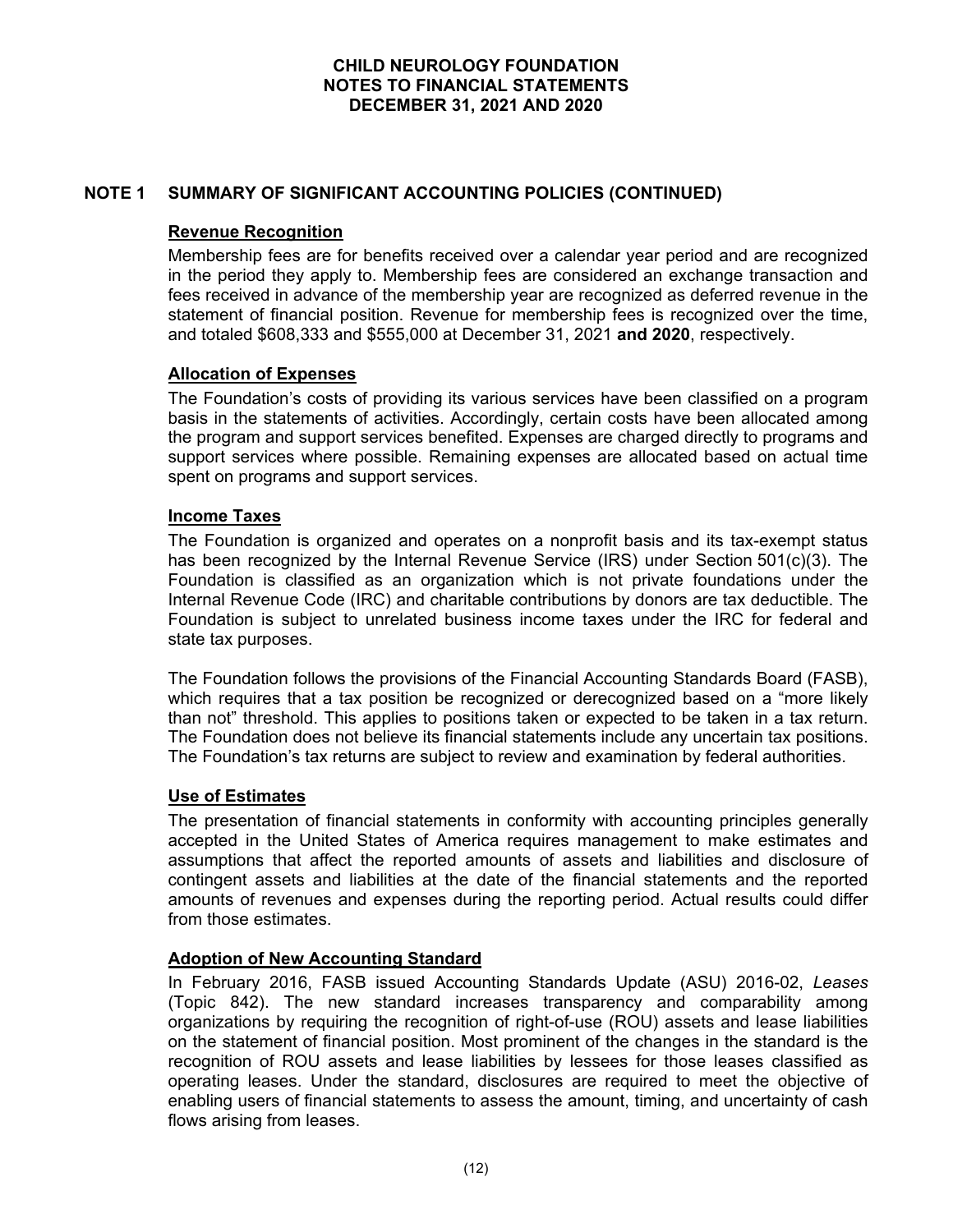### **NOTE 1 SUMMARY OF SIGNIFICANT ACCOUNTING POLICIES (CONTINUED)**

#### **Adoption of New Accounting Standard (Continued)**

The Foundation early adopted the requirements of the guidance effective January 1, 2021 and has elected to apply the provisions of this standard to the beginning of the period of adoption, through a cumulative effect adjustment, with certain practical expedients available. Lease disclosures for the year ended December 31, 2020 are made under prior lease guidance in FASB Accounting Standards Codification (ASC) 840.

As a result of the adoption of the new lease accounting guidance, the Foundation recognized at the commencement of a new operating lease for office space in Lexington, Kentucky, a lease liability of \$104,516 in 2021, which represents the present value of the remaining operating lease payments of \$105,709, discounted using a discount rate of 0.7%, and a right-of-use asset of \$104,516.

#### **Reclassifications**

Certain reclassifications of amounts previously reported have been made to the accompanying financial statements to maintain consistency between periods presented. The reclassifications had no impact on previously reported net assets.

#### **Subsequent Events**

In preparing these financial statements, the Foundation has evaluated events and transactions for potential recognition or disclosure through April 19, 2022, the date the financial statements were available to be issued.

#### **NOTE 2 PLEDGES RECEIVABLE**

Pledges receivable include the following at December 31:

|                                 | 2021      | 2020      |
|---------------------------------|-----------|-----------|
| Pledge Due:                     |           |           |
| In Less Than One Year           | 1,298,043 | 597.474   |
| In One to Five Years            | 635,000   | 933,500   |
| Subtotal                        | 1,933,043 | 1,530,974 |
| Less: Discount to Present Value | (9, 432)  | (49,397)  |
| <b>Total Pledges Receivable</b> | 1.923.611 | 1.481.577 |

Contributions expected to be received beyond one year are reflected at the present value of future cash flows at the date of donation using a discount rate of approximately 0.85%.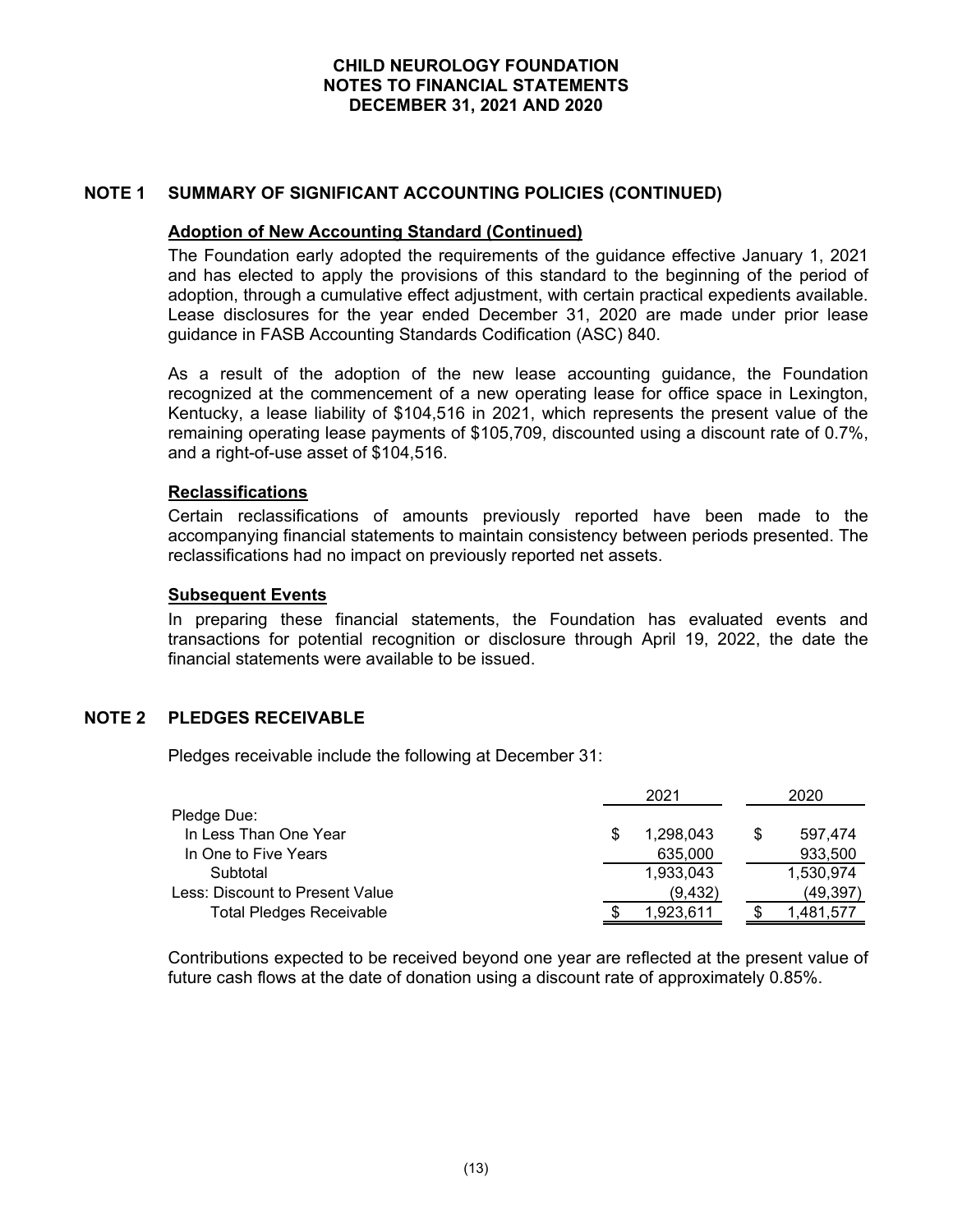### **NOTE 3 FUNDS HELD WITH OTHERS**

The investments of the Foundation were pooled with reserve investments at the American Academy of Neurology Institute and were recorded as funds held with others on the statements of financial position. The Foundation liquidated its holdings and transferred to its own investment account in 2021. The custodian allocated investments based on percentage held by the Foundation as follows at December 31:

|                                     | 2021 | 2020 |         |
|-------------------------------------|------|------|---------|
| Corporate Bond Funds                |      |      | 39,432  |
| Equity Funds - Foreign              |      |      | 27,779  |
| Equity Funds - Mid-Cap              |      |      | 13,808  |
| Equity Funds - Large Blend          |      |      | 42.027  |
| Funds of Hedge Funds                |      |      | 10,905  |
| <b>Total Funds Held with Others</b> |      |      | 133,951 |

Investments in the corporate bond funds, money market mutual funds, equity securities, and equity funds were recorded at fair market value. The fund of hedge funds was recorded at the estimated fair value of the Foundation's share of the fund, calculated monthly by the custodian. The Foundation's share of investment income (loss) on the funds held with others, which includes earnings on the checking and savings accounts, totaled \$-0- and \$8,784 for the years ended December 31, 2021 and 2020, respectively.

#### **NOTE 4 INVESTMENTS**

Beginning in 2021, the Foundation selected its own custodian and transferred its asset from funds held with others balance to new investment accounts for short-term reserves and endowment investments. The investments held by the Foundation consisted of the following at December 31:

|                                      | 2021 |         |   | 2020 |
|--------------------------------------|------|---------|---|------|
| Cash and Cash Equivalents            | \$   | 41,826  | S |      |
| Exchange-Traded Funds - Equities     |      | 191,439 |   |      |
| Exchange-Traded Funds - Fixed Income |      | 200,413 |   |      |
| Exchange-Traded Funds - Alternatives |      | 89,999  |   |      |
| <b>Total Investments</b>             |      | 523,677 |   |      |
| Investments, Short-Term              | \$   | 389,602 | S |      |
| Investments, Endowment               |      | 134,075 |   |      |
| <b>Total Investments</b>             |      | 523,677 |   |      |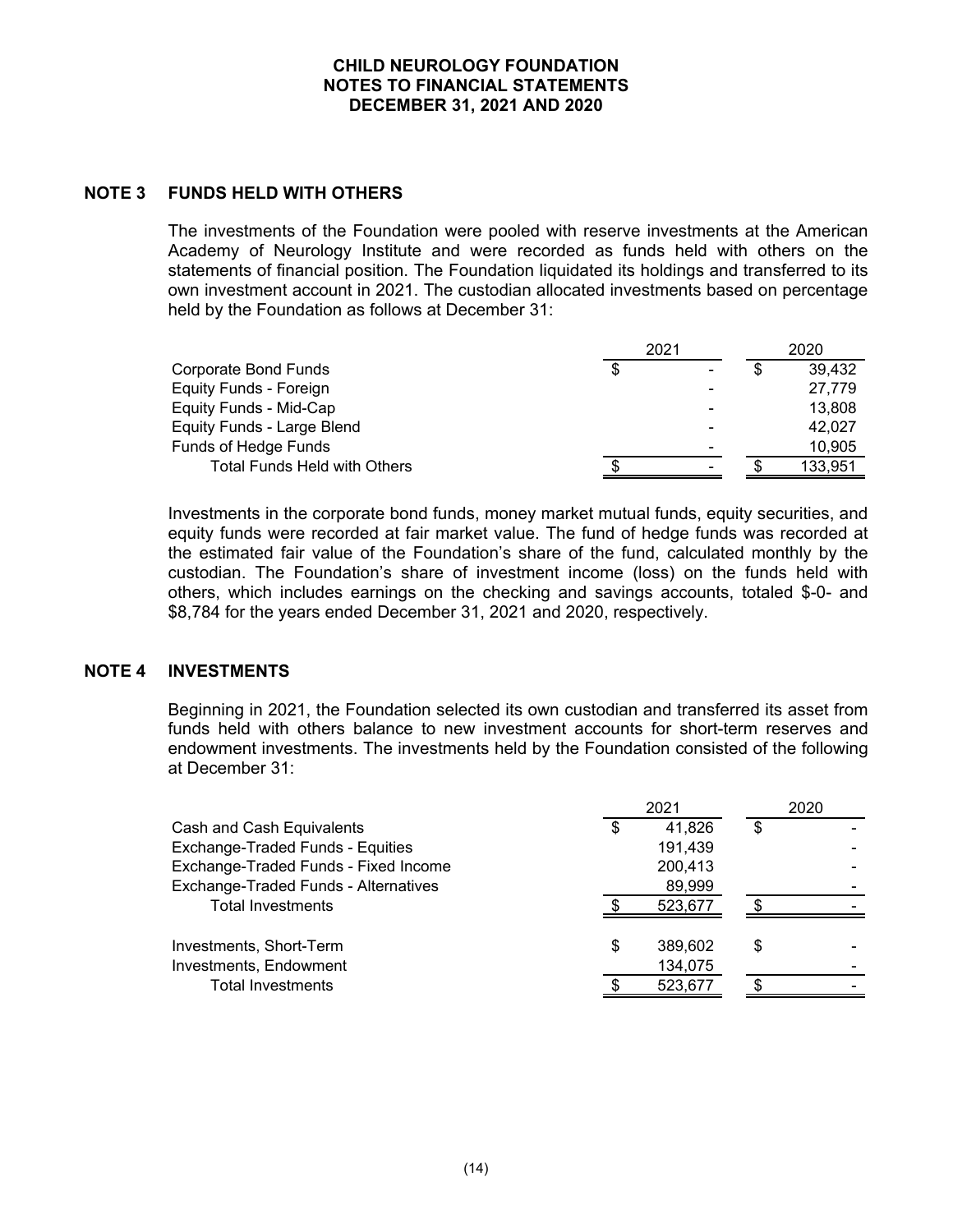#### **NOTE 5 FAIR VALUE MEASUREMENTS**

The Foundation uses fair value measurements to record fair value adjustments to certain investments and to determine fair value disclosures. For additional information on how the Foundation measures fair value, refer to Note 1 – Summary of Significant Accounting Policies.

In determining the appropriate levels, the Foundation performs a detailed analysis of the assets and liabilities. At each reporting period, all assets and liabilities for which the fair value measurement is based on significant unobservable inputs are classified as Level 3.

The following table presents the balances of assets measured at fair value on a recurring basis by level within the hierarchy at December 31:

 $2021$ 

|                                         | 202 I   |         |         |         |         |         |    |                   |  |
|-----------------------------------------|---------|---------|---------|---------|---------|---------|----|-------------------|--|
|                                         | Level 1 |         | Level 2 |         | Level 3 |         |    | Total             |  |
| Investments:                            |         |         |         |         |         |         |    |                   |  |
| <b>Exchange Traded Funds - Equities</b> | \$      | 191,439 | \$      |         | \$      |         | \$ | 191,439           |  |
| Exchange Traded Funds - Fixed Income    |         | 200,413 |         |         |         |         |    | 200,413           |  |
| Exchange Traded Funds - Alternatives    |         | 89,999  |         |         |         |         |    | 89,999            |  |
| Subtotal - Fair Value                   |         | 481,851 |         |         |         |         |    | 481,851           |  |
| Cash and Cash Equivalents               |         |         |         |         |         |         |    | 41,826            |  |
| Total                                   |         |         |         |         |         |         |    | 523,677           |  |
|                                         |         |         |         |         |         |         |    |                   |  |
|                                         |         |         |         | 2020    |         |         |    |                   |  |
|                                         |         | Level 1 |         | Level 2 |         | Level 3 |    | <b>Fair Value</b> |  |
| Funds Held with Others:                 |         |         |         |         |         |         |    |                   |  |
| Investment Pool Held with Others        | \$      |         | S       | 133.951 | \$      |         | S  | 133.951           |  |

# **NOTE 6 GRANTS PAYABLE**

Grants payable include the following at December 31:

| 2021 |         | 2020 |         |  |
|------|---------|------|---------|--|
| \$   | 200,000 | \$   | 200,000 |  |
|      | 99,536  |      | 99,833  |  |
|      | 299,536 |      | 299,833 |  |
|      | 2021    |      | 2020    |  |
| \$   | 200,000 | \$   | 200,000 |  |
|      | 100,000 |      | 100,000 |  |
|      | (464)   |      | (167)   |  |
|      | 299,536 |      | 299,833 |  |
|      |         |      |         |  |

Grants expected to be paid beyond one year are reflected at the present value of future cash flows using a discount rate of approximately 0.73%.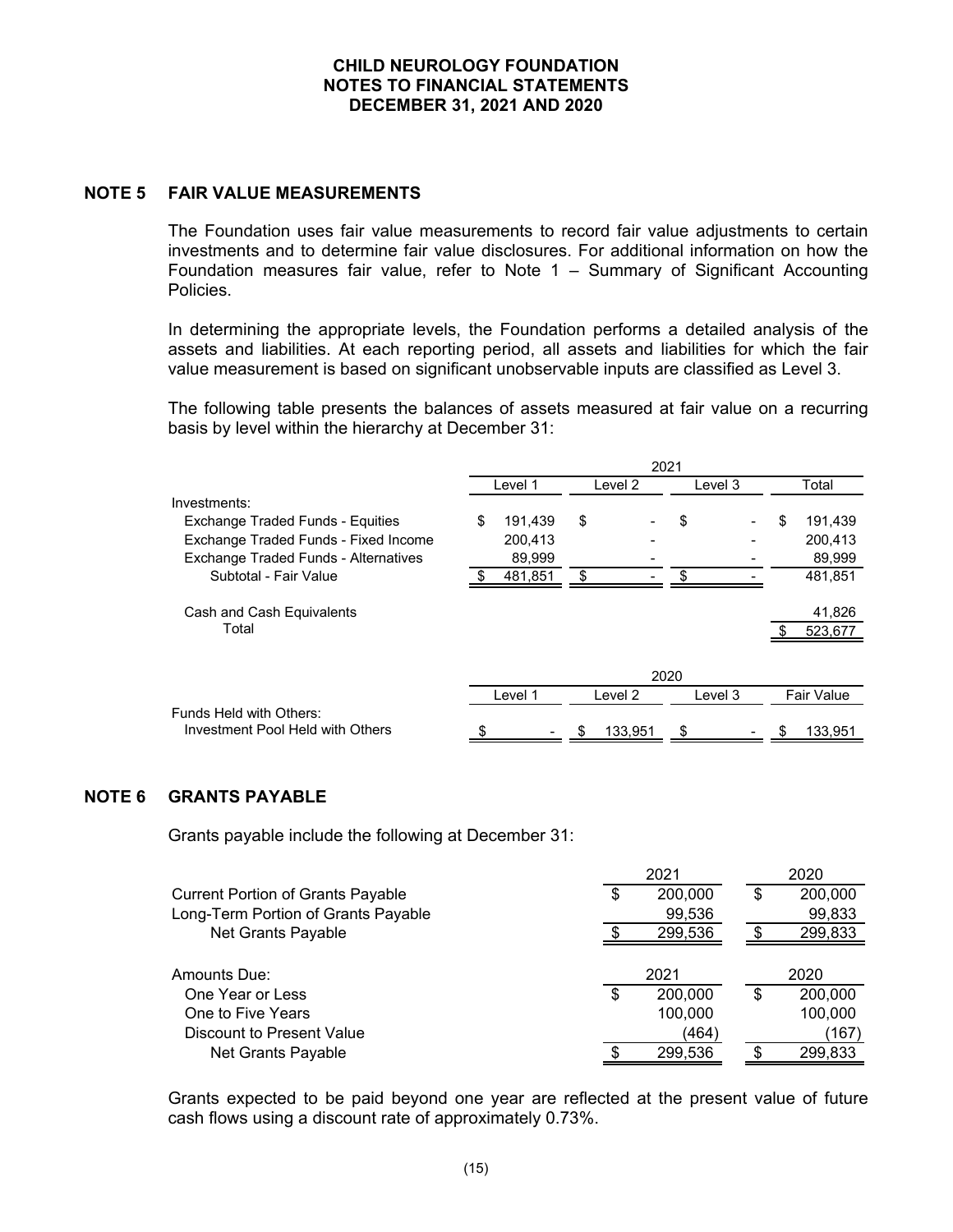#### **NOTE 7 CONTRACT LIABILITIES**

Deferred revenue consists of the following at December 31:

|                          |         | nnn 1       |   | 2020    |
|--------------------------|---------|-------------|---|---------|
| <b>Future Years Dues</b> | 灬<br>۰D | .000<br>つつよ | æ | 280.000 |
|                          |         |             |   |         |

#### **NOTE 8 NOTE PAYABLE**

In February 2021, the Foundation entered into a note payable agreement with the Lexington-Fayette Urban County Government for \$100,000. The note has an interest rate of 2.0% per annum and matures on April 15, 2031. Interest-only payments are due on the note quarterly through maturity. The note has certain covenants for job creation in Lexington-Fayette County, Kentucky, and if certain conditions and all other covenants are met, annually 10% of the outstanding loan balance will be forgiven, up to the full principal amount of the loan. If an event of default on the loan should occur during the term of the loan, the full remaining principal of the loan, any interest accrued, and additional interest of 12% per annum from the date of default would be immediately due and payable.

#### **NOTE 9 NET ASSETS WITH DONOR RESTRICTIONS**

Net assets with donor restrictions are available for the following purposes at December 31:

|                                                    | 2021 |           |    | 2020      |
|----------------------------------------------------|------|-----------|----|-----------|
| <b>Research Grants</b>                             | \$   | 1,215,719 | \$ | 981,068   |
| <b>Operational Grant</b>                           |      | 481,650   |    | 250,055   |
| Children's Health Improvement through Computerized |      |           |    |           |
| Automation (CHICA)                                 |      | 451,918   |    | 671,918   |
| <b>Child-Adult Transition Program</b>              |      | 341,350   |    | 400,831   |
| Annual Education Initiative (Symposium)            |      | 175,000   |    | 52,500    |
| Sudden Unexpected Death in Epilepsy (SUDEP)        |      | 130,000   |    | 42,500    |
| <b>Patient Education</b>                           |      | 111,598   |    | 200,000   |
| Peer Support                                       |      | 75,000    |    |           |
| Harnett Infantile Spasms Awareness Grant           |      | 9,368     |    | 10,368    |
| <b>Digital Access</b>                              |      | 316       |    |           |
| Infantile Spasm Awareness                          |      |           |    | 50,555    |
| Telehealth                                         |      |           |    | 48,527    |
| Neuro Developmental Disorders Endowment            |      | 134,075   |    | 133,951   |
| Total                                              |      | 3,125,994 |    | 2,842,273 |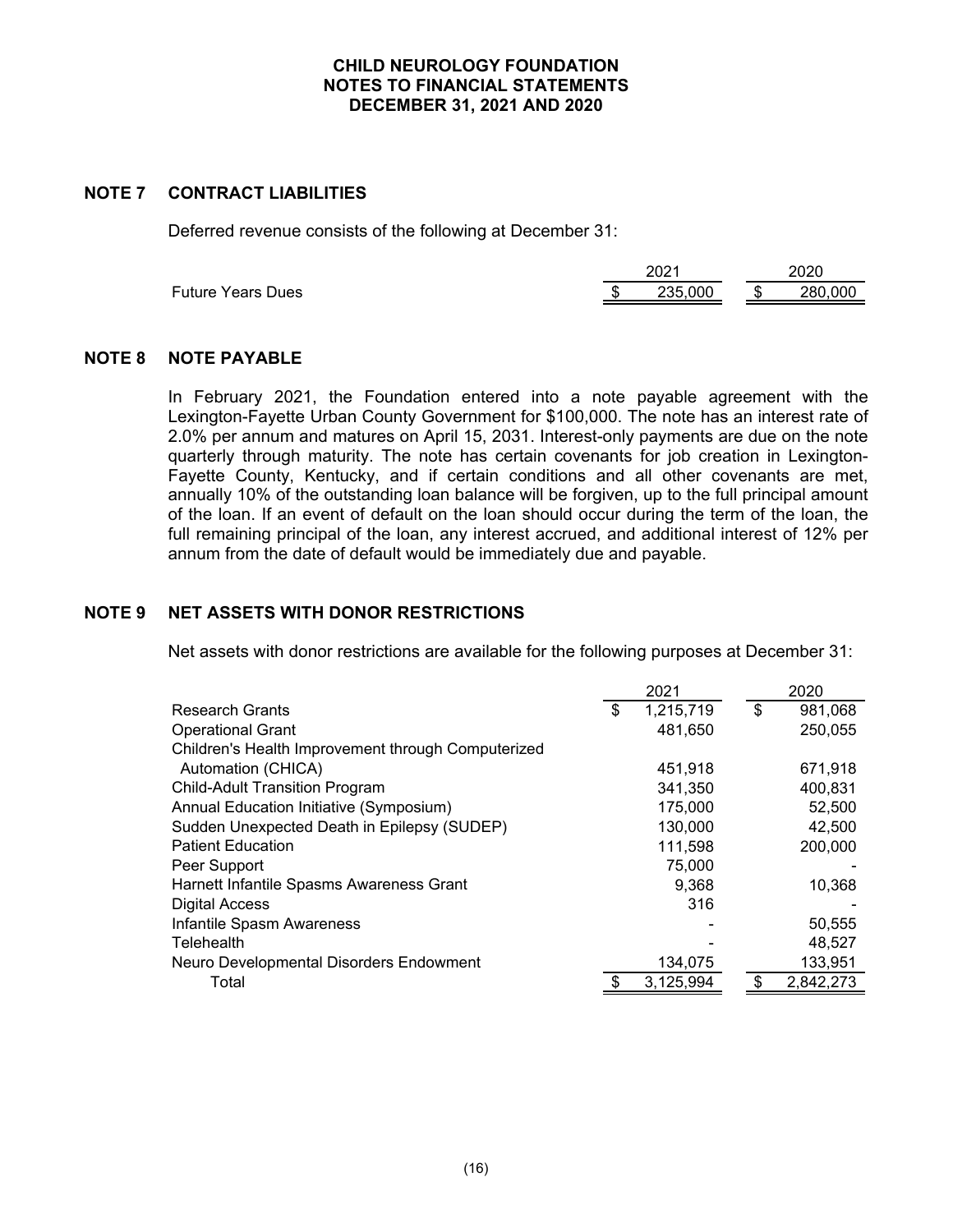#### **NOTE 10 NET ASSETS RELEASED FROM RESTRICTIONS**

Net assets were released from donor restrictions by the Foundation incurring expenses satisfying the restricted purposes or by occurrence of other events specified by donors as follows:

|                                                    | 2021 |           | 2020          |  |
|----------------------------------------------------|------|-----------|---------------|--|
| <b>Research Grants</b>                             | \$   | 207,000   | \$<br>208,000 |  |
| <b>Operational Grant</b>                           |      | 218,500   | 201,000       |  |
| Children's Health Improvement through Computerized |      |           |               |  |
| Automation (CHICA)                                 |      | 500,000   | 710,959       |  |
| <b>Child-Adult Transition Program</b>              |      | 270,000   | 387,500       |  |
| Annual Education Initiative (Symposium)            |      | 177,500   | 86,000        |  |
| Sudden Unexpected Death in Epilepsy (SUDEP)        |      | 42,500    |               |  |
| <b>Patient Education</b>                           |      | 304,241   |               |  |
| Peer Support                                       |      | 50,826    | 51,170        |  |
| Harnett Infantile Spasms Awareness Grant           |      | 1,000     | 1,000         |  |
| <b>Digital Access</b>                              |      | 107,130   |               |  |
| Infantile Spasm Awareness                          |      | 80,555    | 199,018       |  |
| Telehealth                                         |      | 83,527    | 26,474        |  |
| <b>Emergency Response</b>                          |      |           | 308,405       |  |
| Navigating the New Normal                          |      |           | 25,000        |  |
| Neuro Developmental Disorders Endowment            |      | 4,850     | 4,850         |  |
| Total                                              |      | 2,047,629 | 2,209,376     |  |

# **NOTE 11 ENDOWMENT**

The Foundation's donor-restricted endowment consists of one fund established to support scholarships and, as required by accounting principles generally accepted in the United States of America, net assets associated with that endowment fund are classified and reported based on the existence or absence of donor-imposed restrictions.

The board of directors of the Foundation has determined the presentation of the fair value of the original gift as of the gift date of the donor-restricted endowment funds absent explicit donor stipulations to the contrary. As a result of this interpretation, the Foundation classifies as net assets with donor restrictions (a) the original value of gifts donated to the perpetual endowment, (b) the original value of subsequent gifts to the perpetual endowment, and (c) accumulations to the perpetual endowment made in accordance with the direction of the applicable donor gift instrument at the time the accumulation is added to the fund.

The remaining portion of the donor-restricted endowment fund that is classified as net assets with donor restrictions are earnings on perpetual endowments. These remain in net assets with donor restrictions until those amounts are appropriated for expenditure by the Foundation in a manner consistent with the standard of prudence.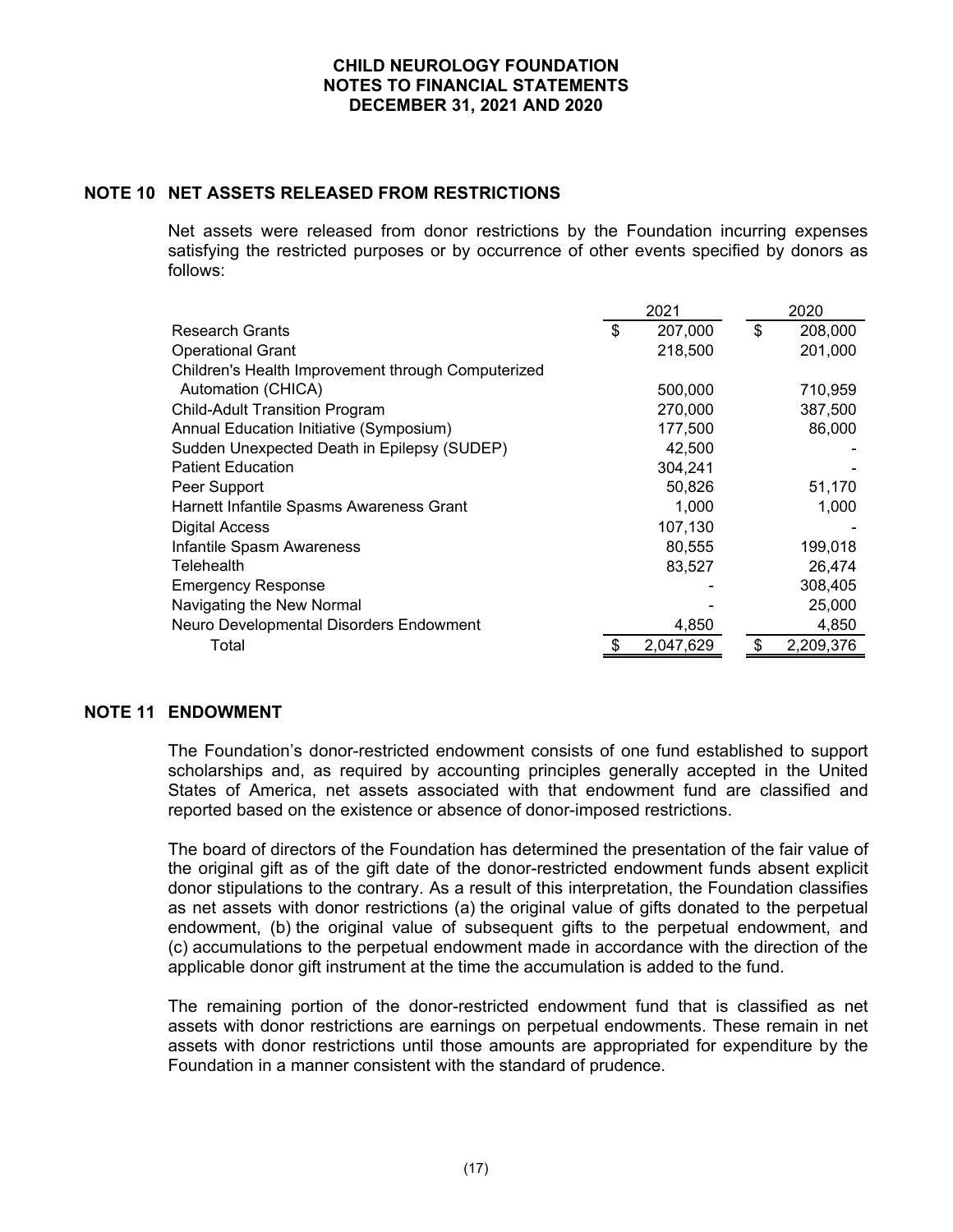### **NOTE 11 ENDOWMENT (CONTINUED)**

The Foundation considers the following factors when making a determination to appropriate or accumulate donor-restricted funds:

- The duration and preservation of the fund
- The purposes of the Foundation and the donor-restricted endowment fund
- General economic conditions
- The possible effect of inflation and deflation
- The expected total return from income and the appreciation of investments
- Other resources of the Foundation
- The investment policies of the Foundation

The Foundation has a policy of appropriating for distribution each year a maximum of 5% of the year-end market value of each endowment fund. Spending available for each fund will be used to cover award distributions, administrative fees, and investment management fees. In establishing this policy, the Foundation considered the long-term expected return on its endowment. Accordingly, over the long-term, the Foundation expects the current spending policy to allow its endowment to grow at an average of the long-term rate of inflation.

Changes in endowment net assets for the fiscal years ended December 31 consisted of the following:

|                                         | <b>Without Donor</b><br><b>Restrictions</b> | <b>With Donor</b><br><b>Restrictions</b> | Total         |
|-----------------------------------------|---------------------------------------------|------------------------------------------|---------------|
| Balance, December 31, 2019              |                                             | 130,017                                  | \$<br>130,017 |
| Investment Income                       |                                             | 8.784                                    | 8,784         |
| Contributions                           |                                             |                                          |               |
| Appropriation of Endowment Funds        |                                             | (4,850)                                  | (4, 850)      |
| Balance, December 31, 2020              |                                             | 133,951                                  | 133,951       |
| Investment Income                       |                                             | 4,974                                    | 4.974         |
| Contributions                           |                                             |                                          |               |
| <b>Appropriation of Endowment Funds</b> |                                             | (4,850)                                  | (4, 850)      |
| Balance, December 31, 2021              |                                             | 134,075                                  | 134,075       |

From time to time, certain donor-restricted endowment funds may have fair values less than the amount required to be maintained by donors or by law (underwater endowments). We have interpreted UPMIFA to permit spending from underwater endowments in accordance with prudent measures required under law. At December 31, 2021 and 2020, no such deficiencies were noted.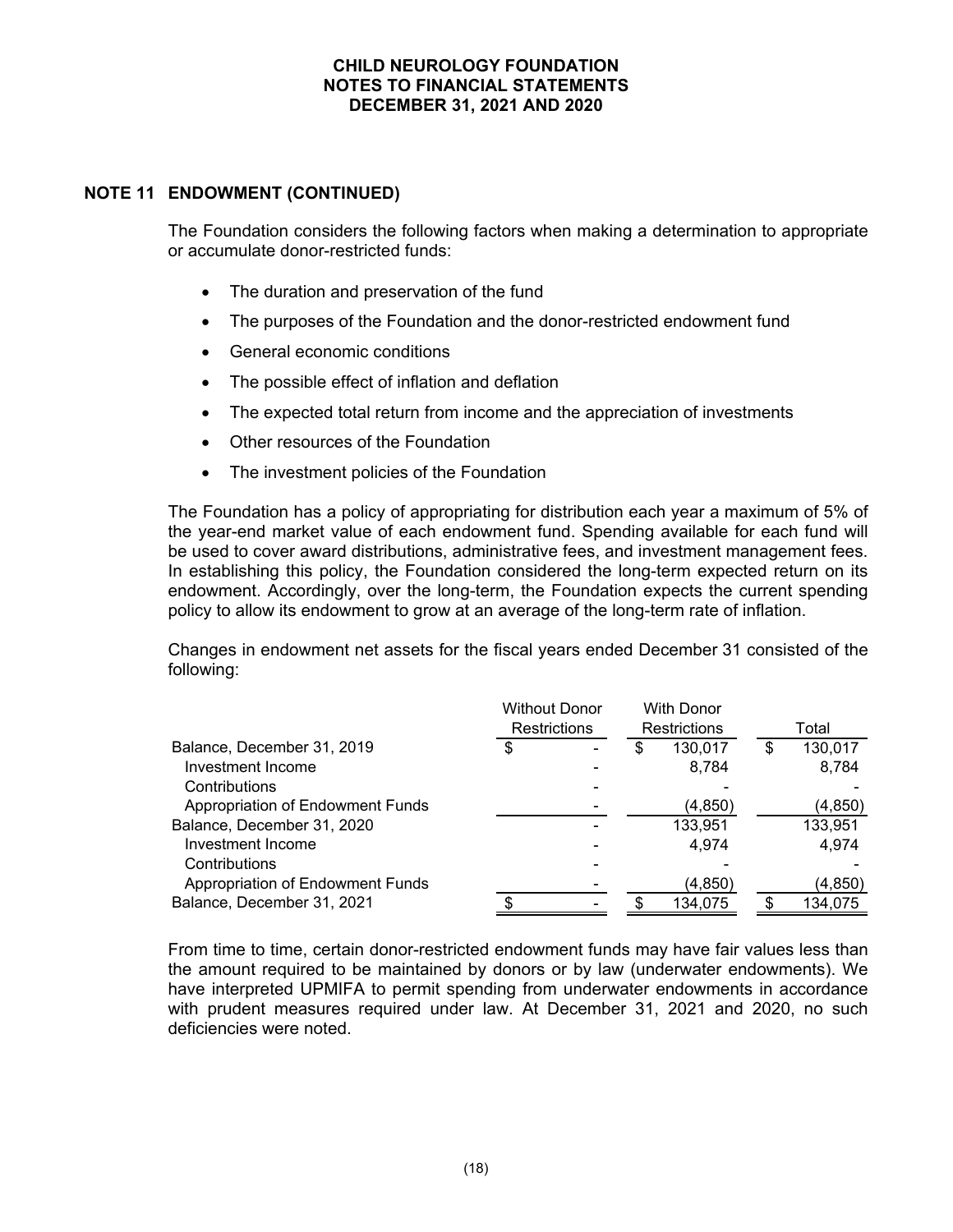#### **NOTE 12 CONCENTRATIONS**

At December 31, 2021, 80% of the net pledges receivable balance was from two donors and approximately 37% of the contribution revenue was from three donors. At December 31, 2020, approximately 90% of net pledges receivable was from three donors and 43% of contribution revenue was from two donors.

#### **NOTE 13 LEASES**

The Foundation leases office space under a long-term, noncancelable lease agreement, commencing November 1, 2021. The lease expires December 31, 2024 and provides for renewal options for up to two additional 36-month terms. In the normal course of business, it is uncertain whether these leases will be renewed or replaced by similar leases.

The following table provides quantitative information concerning the Foundation's leases:

| Other Information:                                |    |           |
|---------------------------------------------------|----|-----------|
| Cash Paid for Amounts Included in the Measurement |    |           |
| of Lease Liabilities                              |    |           |
| Operating cash flows from operating leases        | \$ |           |
| Right-of-Use Assets Obtained in Exchange for New  |    |           |
| <b>Operating Lease Liabilities</b>                | S  | 104.516   |
| Weighted Average Remaining Lease Term - Operating |    |           |
| Leases                                            |    | 2.9 Years |
| Weighted Average Discount Rate - Operating Leases |    | $0.7\%$   |

The Foundation classifies the total undiscounted lease payments that are due in the next 12 months as current. A maturity analysis of annual undiscounted cash flows for lease liabilities as of December 31, 2021, is as follows:

 $\sim$ 

|                                | Operating |          |  |  |
|--------------------------------|-----------|----------|--|--|
| Year Ending December 31,       | Leases    |          |  |  |
| 2022                           | 34,200    |          |  |  |
| 2023                           |           | 35,226   |  |  |
| 2024                           |           | 36,283   |  |  |
| <b>Undiscounted Cash Flows</b> |           | 105,709  |  |  |
| Less: Imputed Interest         |           | (1, 188) |  |  |
| <b>Total Present Value</b>     |           | 104,521  |  |  |
|                                |           |          |  |  |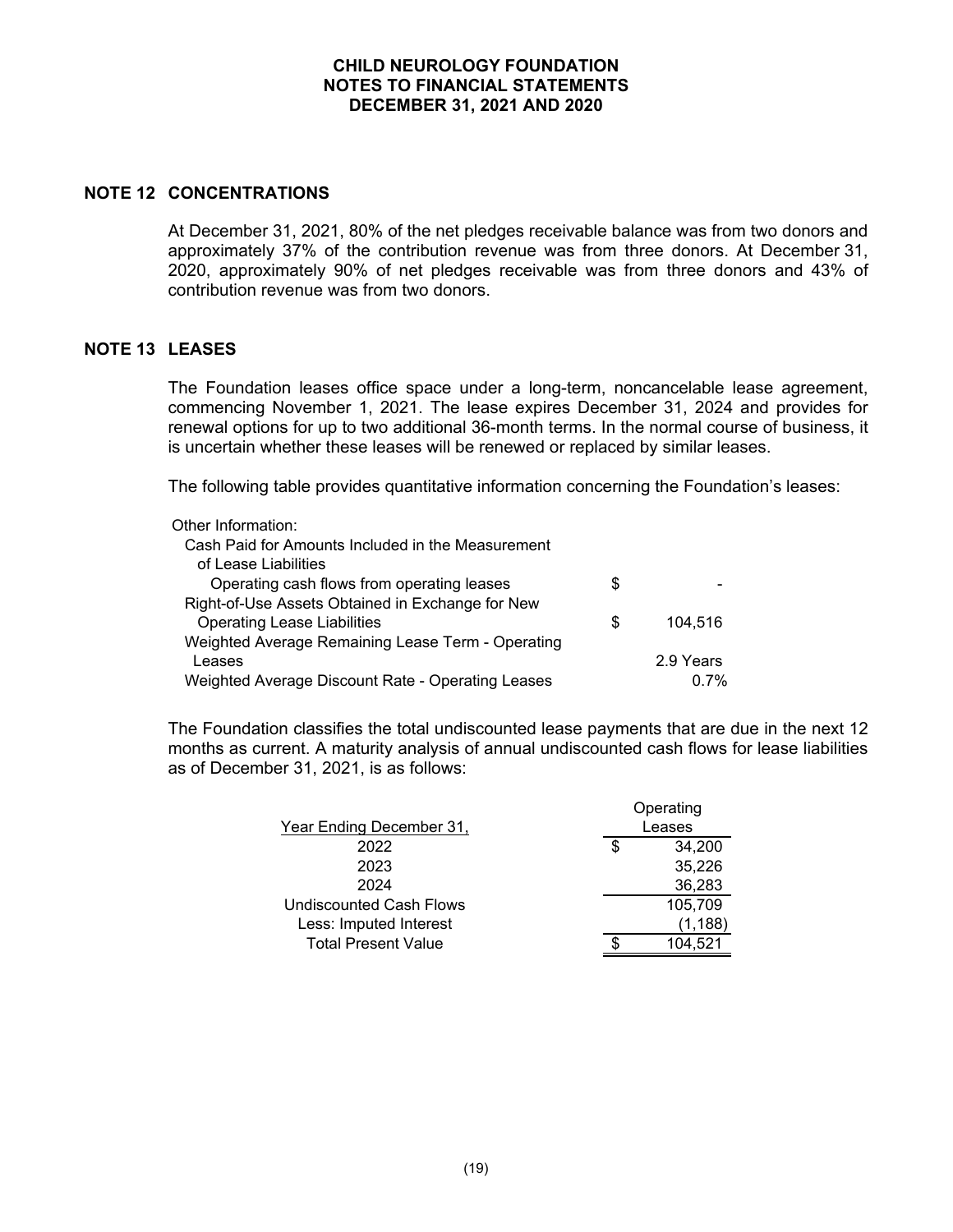#### **NOTE 14 LIQUIDITY**

The Foundation receives significant donor-restricted contributions and promises to give, and considers contributions restricted for programs which are ongoing, major, and central to its annual operations to be available to meet cash needs for general expenditures. The Foundation further manages its liquidity and reserves following two guiding principles: operating within a prudent range of financial soundness and stability and maintaining adequate liquid assets to fund near-term operating needs. The Foundation forecasts its monthly cash flows and monitors its liquidity monthly to insure resources are available to meet obligations as they become due. During the years ended December 31, 2021 and 2020, the level of liquidity was as follows.

|                                                       | 2021        |  | 2020        |
|-------------------------------------------------------|-------------|--|-------------|
| Cash, Cash Equivalents, and Short-Term Investments    | 2,375,833   |  | 2,319,451   |
| Accounts Receivable (to be Received within 12 Months) | 1,298,043   |  | 597.474     |
| Funds Held by Others (Available within 12 Months)     |             |  | 133,951     |
| Investments, Endowment (Available within 12 Months)   | 134.075     |  |             |
| <b>Assets with Donor Restrictions</b>                 | (1,436,177) |  | (1,486,390) |
| <b>Total Liquid Assets</b>                            | 2.371.774   |  | 1,564,486   |

Based on analyses of its revenue cycles and per its financial policies, CNF has set a target minimum operating reserve calculated using the following criteria: 50% of the three-year average expense budgets; 25% of the three-year average operating revenue; \$250,000 to cover uninsurable losses. The reserve itself consists of these assets without donor restrictions: cash and cash equivalents, accounts receivable, and funds held with others.

The purpose of the CNF Operating Reserve Policy is to build and maintain an adequate level of net assets to support the organization's day-to-day operations in the event of unforeseen shortfalls. The reserve may also be used for one-time, nonrecurring expenses that will build long-term capacity, such as staff development, research and development, or investment in infrastructure. Operating reserves are not intended to replace a permanent loss of funds or eliminate an ongoing budget gap. The organization intends for the operating reserves to be used and replenished within a reasonable period of time.

The reserve policy target is calculated as follows for the years ended December 31:

|                                             | 2021      |  | 2020      |
|---------------------------------------------|-----------|--|-----------|
| 50% of Three-Year Average Expense Budgets   | 1.638.199 |  | 1.359.560 |
| 25% of Three-Year Average Operating Revenue | 836.379   |  | 693.051   |
| Uninsured Losses                            | 250,000   |  | 250,000   |
| Total                                       | 2.724.578 |  | 2.302.611 |

The unrestricted net assets balance was approximately \$448,000 and \$364,000 for the years ended December 31, 2021 and 2020, respectively.